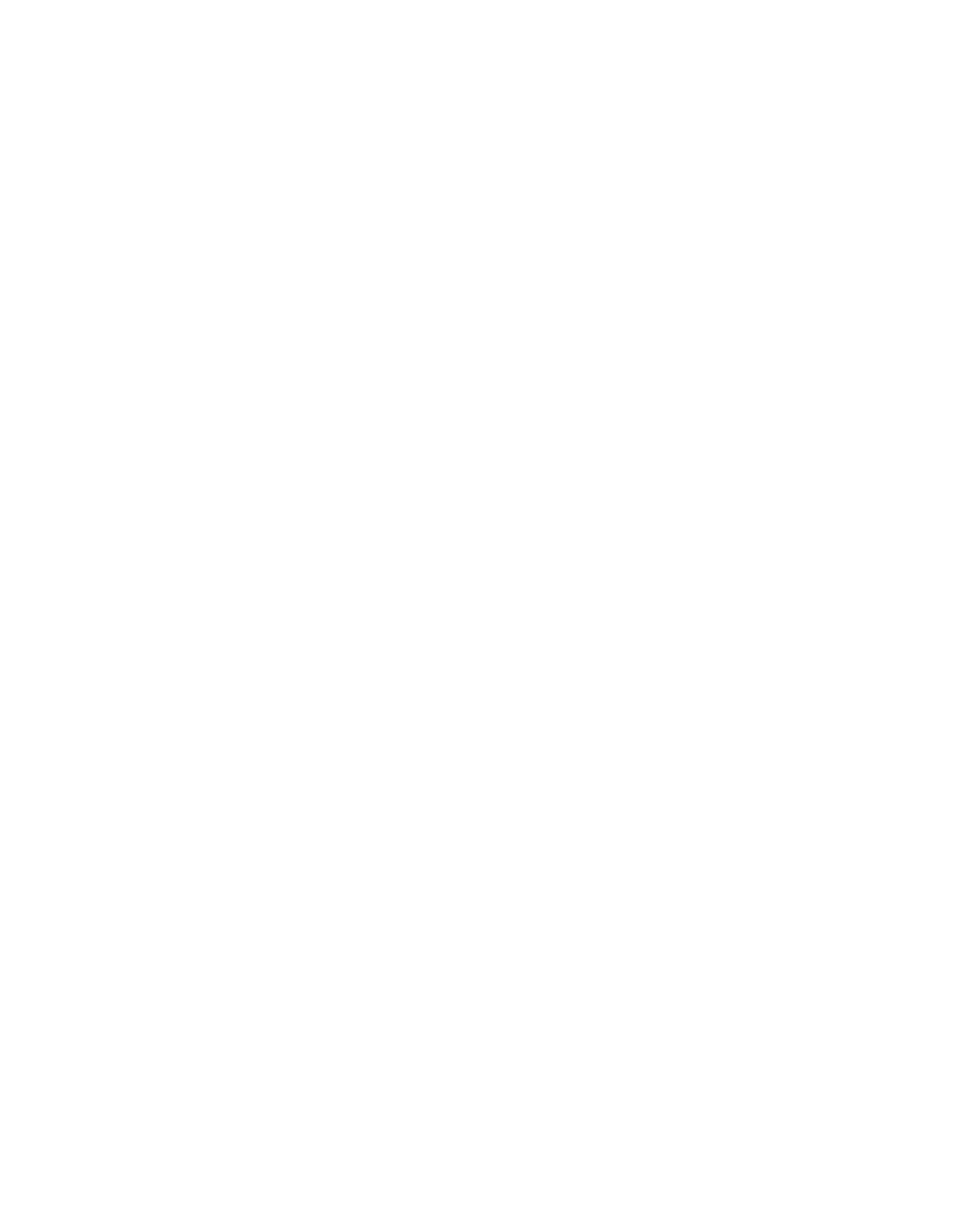#### **EXECUTIVE SUMMARY**

Carnegie's Community College Pathways (CCP) offers two pathways, Statway® and Quantway®, that reduce the amount of time required to complete developmental mathematics and earn college-level mathematics credit. The Pathways aim to improve student success in mathematics while maintaining rigorous content, pedagogy, and learning outcomes.

It is essential that the Pathways' success in securing college credit for participants does not come at the expense of the rigor of the curriculum or level of student learning. We have previously documented that Pathways students successfully complete their developmental mathematics requirements and earn college credit at rates two or three times higher than is typical, and do so in roughly half the time (Strother et al, 2013; Van Campen et al, 2013). To fully investigate the effectiveness of the Pathways, we must now address the question of whether successful completion of a Pathway also represents rigorous high levels of learning.

The use of a common independent measure of student learning, the Pathways summative assessments allowed such investigation in two ways. First, the manner in which the summative assessment systems were developed allowed us to investigate whether Pathways students acquired a level of knowledge comparable to that of students who took other mathematics or statistics courses during college. Second, correlational analyses between course grades and the summative assessments allowed exploration of whether those grades were positively associated with higher performance on the independent measure.

This report describes the comparative analyses from the Pathways summative assessment system. All items on the summative assessments were rigorously validated by field testing with over 500 members of a comparison sample who had taken a college mathematics or statistics course. Subsequently, all Pathways students took the summative assessments at the end of each term. This report describes analyses that use the development sample for comparison to Pathways students to assess their relative levels of knowledge.

This report then describes the relationship between students' summative assessments and their end-ofterm grades. This analysis is to provide further evidence that Pathways students are not just receiving high grades and successfully completing the Pathways at a higher rate, but that their grades are reflective of actual learning, as corroborated by the independent measure.

#### **Key Findings**

• Pathways students acquire a level of knowledge comparable to students who take other mathematics or statistics courses during college. We analyzed how Pathways students performed on each item of the summative assessment compared to the comparison sample. In the aggregate and on the vast majority of the array of concepts that were tested across two years of Pathways summative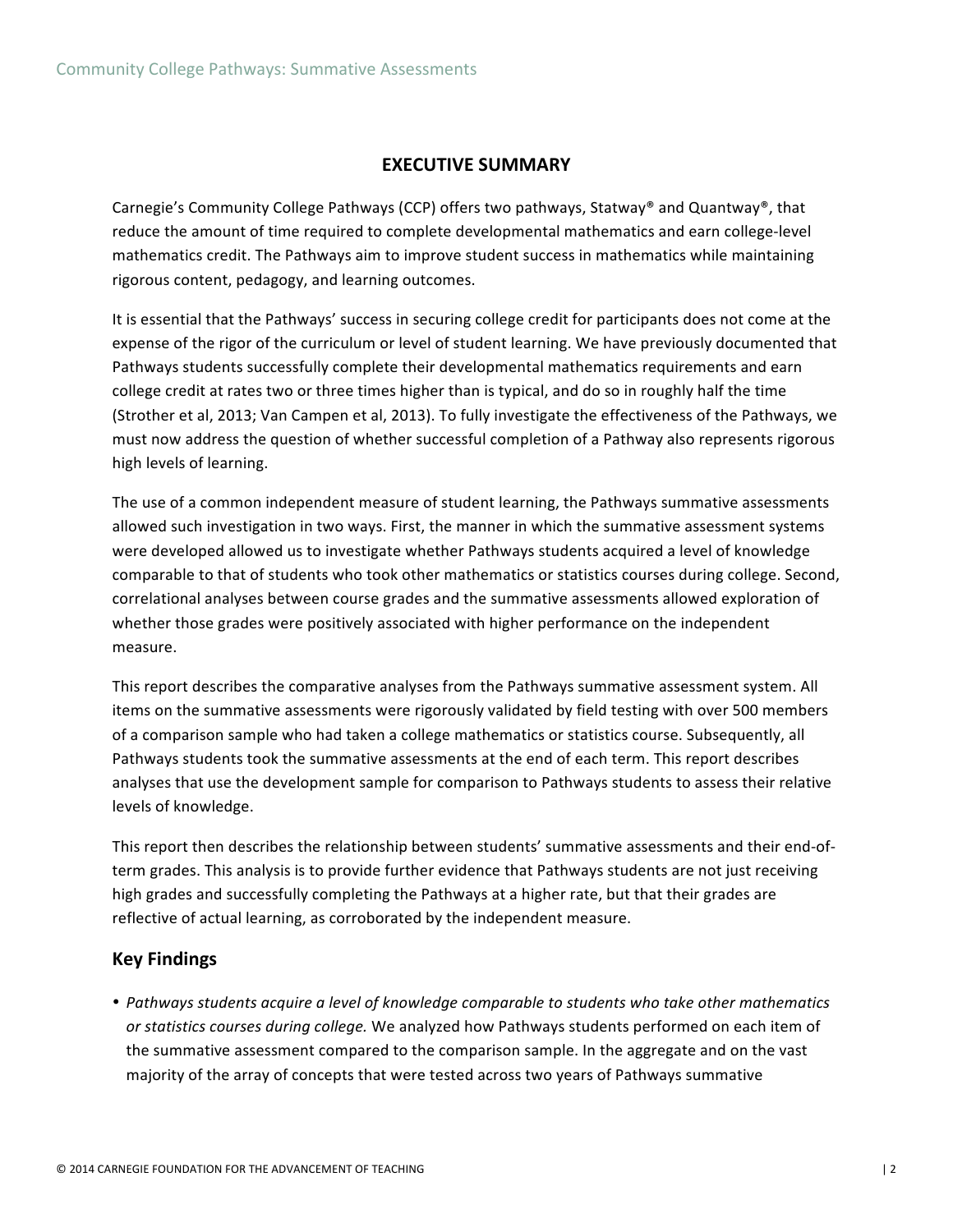assessments, the Pathways students consistently performed at or above the level of the comparison sample.

• Summative assessment scores are related to students' end-of-term grades. During each term of the first two years of the Pathways, students' grades were significantly correlated to their performance on the corresponding summative assessments. These results indicate that successful students who received higher grades genuinely achieved higher levels of knowledge.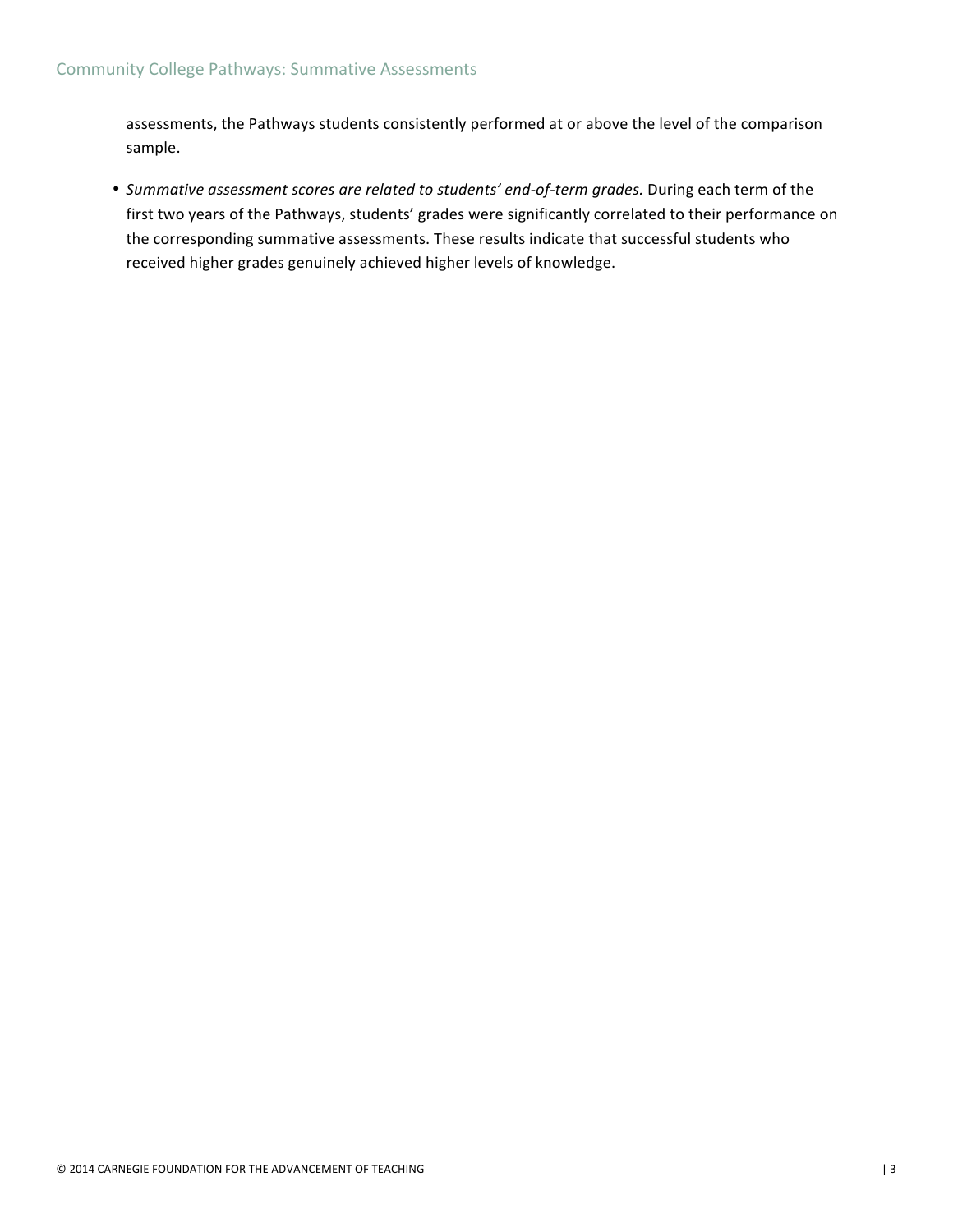#### **PATHWAYS SUMMATIVE ASSESSMENTS**

#### **Purpose**

Carnegie's Community College Pathways (CCP) aim to improve the academic success rate of community college students in developmental mathematics. To accomplish this, there are two pathways, Statway and Quantway, that reduce the amount of time required to earn college credit while improving the content and pedagogy of developmental mathematics (Strother, Van Campen, & Grunow, 2013). While the Pathways' streamlined structure is a major factor in its success, it is essential that the streamlining does not come at the expense of the rigor of the curriculum.

The Carnegie Foundation built a summative assessment system into the Community College Pathways to have a common measure that could determine the level of student knowledge across the varied institutions and populations of students who participated in the Pathways. The assessments measure Pathways students' knowledge by using a secure, independent, and common assessment of outcomes that have been validated as appropriate for college-level mathematics. They also allow Carnegie to identify and guide needed improvements in the curricula or instructional materials. The assessments, which are common across all classrooms, also help identify potential, positive deviants, or bright spots, as sources of innovation and improvement ideas.

Carnegie wants to ensure that Pathways students are meeting the learning goals and outcomes that the Pathways require of them. The summative assessments allow Carnegie to ensure that Pathways students are completing each course with a high level of knowledge. The assessment development process allows Carnegie to explore if Quantway students understand quantitative reasoning and Statway students understand statistics at the same levels of performance as college students who have taken a traditional mathematics or statistics course, respectively. This report describes analyses that examine the performance of CCP students in comparison to students who took other college-level mathematics or statistics. It demonstrates that students who successfully completed a Pathways course acquired a level of knowledge comparable to that of college students taking other mathematics or statistics courses. 

#### **Background**

#### *Community College Pathways Networked Improvement Communities*

The academic success rate of community college students in developmental math is alarmingly low. There now an estimated 12.8 million students enrolled in community college (American Association of Community Colleges, 2014) and 59 percent of the entering students are required to take at least one developmental mathematics class before they are eligible to enroll in college-credit courses (Bailey, Jeong, and Cho 2010). However, as many as 80 percent of the students who place into developmental mathematics do not successfully complete any college-level mathematics courses within three years (Bailey et al., 2010). Instead, many students withdraw from courses, spend long periods of time repeating courses, or more often do not enroll or drop between courses during their lengthy developmental mathematics sequence, ultimately leaving college without a credential (Bailey et al.,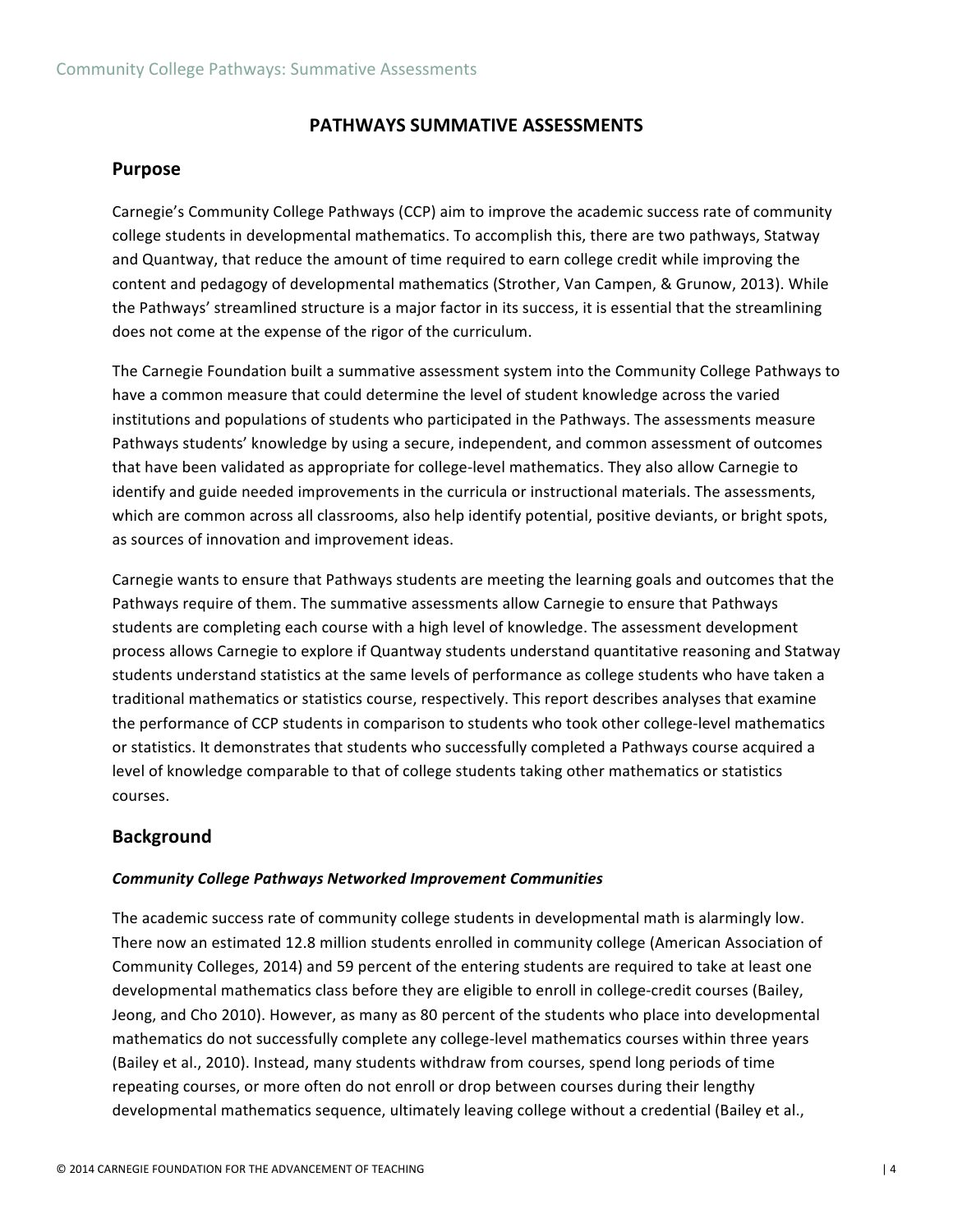2010). This means that millions of students each year fail to acquire essential mathematics skills and are unable to progress toward their career and life goals.

To address this national problem, the Carnegie Foundation for the Advancement of Teaching with support from the Bill and Melinda Gates Foundation, William and Flora Hewlett Foundation, Kresge Foundation, Carnegie Corporation of New York, and the Lumina Foundation created an innovative and transformative approach to developmental mathematics education, the Community College Pathways.

The CCP Networked Improvement Community is organized around two mathematics pathways, Statway and Quantway, that aim to facilitate students' progress through their developmental mathematics sequence and a college-level course for credit. The Pathways reduce the time required to earn college credit while improving the content and pedagogy of developmental mathematics.

**Statway** is designed as a two-semester college-level statistics course with appropriate developmental mathematics embedded within it. This single pathway merges elementary and intermediate algebra with college-level statistics. Statway integrates developmental mathematics skills and college-level statistics into a collaborative, problem-focused class.

**Quantway** is designed as two separate semester-long courses. The first semester, Quantway 1, fulfills the requirements for students' entire developmental mathematics sequence. The next semester, Quantway 2, is a college credit-bearing quantitative reasoning course.<sup>1</sup> Each semester of Quantway is designed to promote success in community college mathematics and cultivate quantitatively literate students.

#### *Learning Outcomes*

The summative assessments target key learning outcomes for each of these Pathways. In 2009 for Statway and 2010 for Quantway, the Carnegie Foundation convened a series of meetings to devise learning outcomes for each Pathway. The committee members represented the national mathematics and statistical societies, as well as university and community college faculty. These convenings drew upon participants' deep content knowledge and diverse experiences to debate and reach consensus on a list of core concepts and skills that mathematics students need to learn. Throughout this process, the committees made a deliberate effort to ensure that the Pathways' learning outcomes were comparable in content and rigor to those of typical college statistics (Statway) or general quantitative reasoning (Quantway) courses. Bernadine Chuck Fong, the senior managing partner of the Community College Pathways, then formally presented these learning outcomes to a number of national professional mathematics and statistics societies (the Mathematical Association of America, the American Mathematical Association of Two-Year Colleges, and the American Statistical Association) for review and critique. These societies subsequently validated that the learning outcomes were of equivalent quality and rigor as those of typical college mathematics courses.

<u> 1989 - Johann Stein, fransk politik (d. 1989)</u>

 $1$  Colleges can use Quantway 1 alone to help students progress more efficiently through their developmental mathematics requirements, or they may offer Quantway 2 along with Quantway 1 as a full pathway option for students to earn college-level mathematics credit.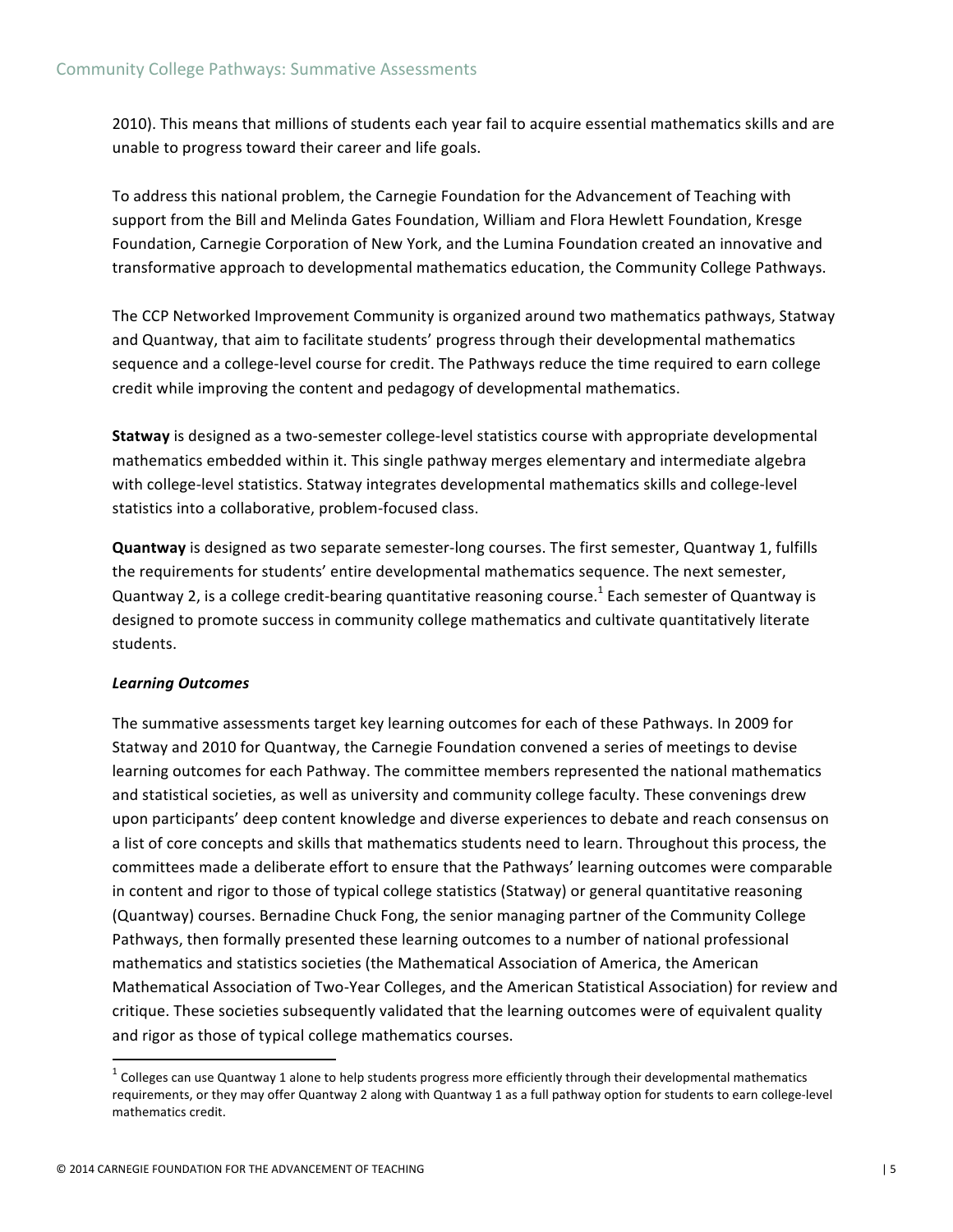#### **Creating Summative Assessments**

#### *Item Generation*

The Pathways summative assessment items were created to assess student knowledge of the key learning outcomes. In this way, Carnegie ensured strong alignment of the Pathways' learning outcomes, curriculum, instruction and the assessment of those outcomes.

As the Pathways launched, Carnegie recruited Pathways faculty members who had the best grasp of the curriculum and learning outcomes to draft the first set of summative assessment items. During the second year, a measurement specialist worked with these faculty members to create standards and guidelines for item writing that all item writers have since used. (Sample items are included in Appendix A.) To maintain a replenishing pool of items, the faculty members periodically generated new items. Typically once or twice a year faculty item writers wrote items that targeted specific learning outcomes where we needed more quality items.

#### *Item Reviews*

After faculty members drafted items, each item underwent several checks to ensure they were of high quality. First, faculty item writers reviewed one another's work. Content experts then checked each item for clarity, rigor, content accuracy, and appropriate matching to the intended learning outcomes. Additional Pathway faculty members also reviewed the items with these criteria in mind. Next, a team at UCLA with expertise in language and literacy development reviewed the items to ensure that they were appropriately written for the range of language and reading abilities within our Pathways population. Last, there was a final review by a measurement expert.

#### *Administration to Comparison Sample*

Before using any items on the summative assessments, Carnegie ensured their technical quality by field testing all items with a sample of individuals comparable to those who would encounter the items in the summative assessments. Note that the primary purpose for gathering these item testing data was to support the development and refinement of the assessments through psychometric analyses. Thus Carnegie contracted with Luth Research who recruited and administered the items to a comparable sample. 

To form a comparison sample, Luth Research screened its pool of users for those who were qualified to complete the items and offered the users a small monetary reward as compensation. Luth Research filtered potential survey completers to select those who best approximated the characteristics of the students with whom operational use was intended. For our purposes, members of the comparison sample had to meet the following criteria: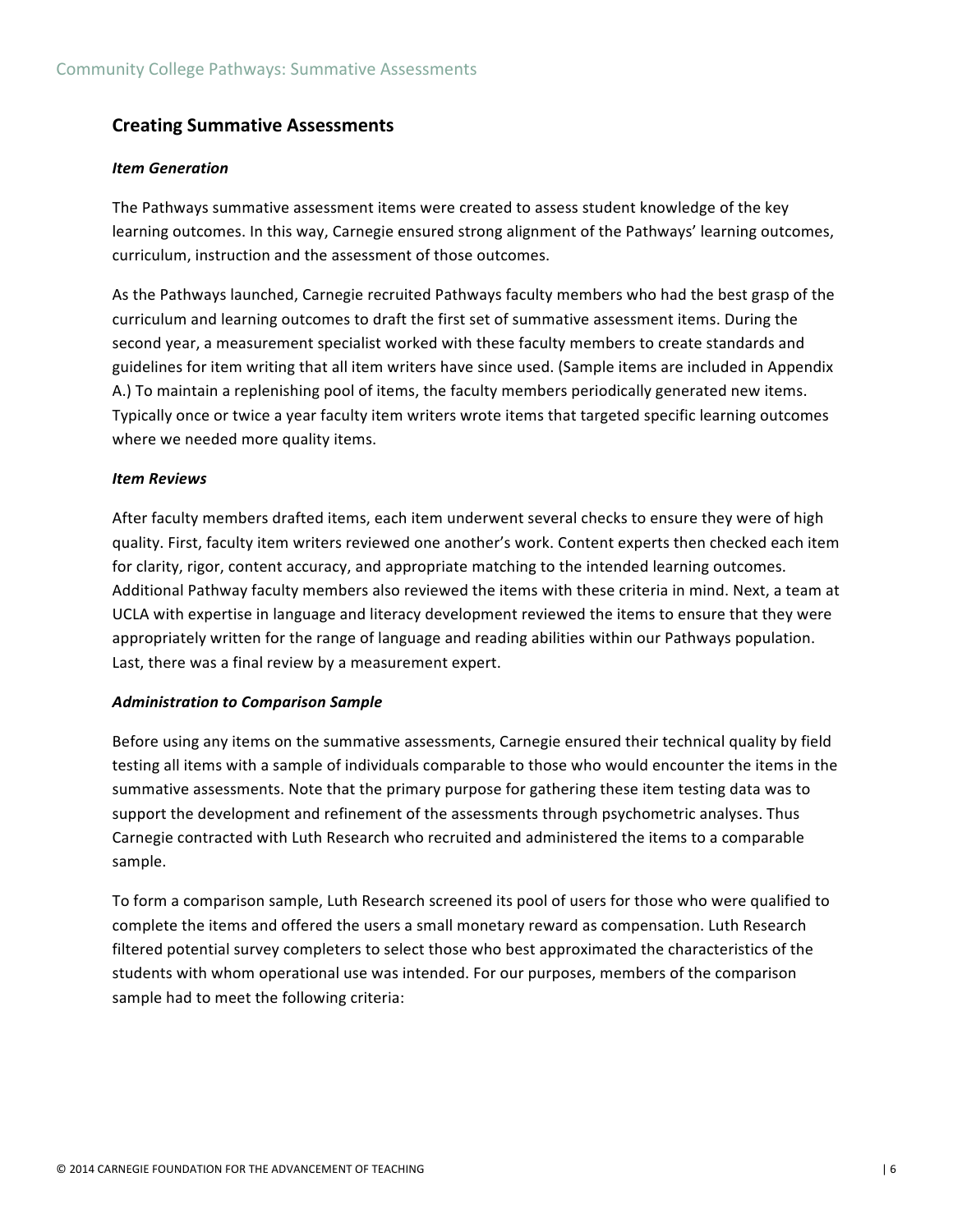- 1) They reported their age in the range of 18-30
- 2) They reported their highest level of education as 'some college' or 'completed college'
- 3) For the question "During your time in college, which, if any, of the following courses did you take for at least 1 semester?", they indicated they had taken statistics (for Statway comparison) or mathematics (for Quantway comparison).

Drawing on the pool of draft items, we prepared forms for administration to the comparison sample. Each form contained approximately 60-70 items. We chose 60-70 items per form to maximize efficiency and minimize 'burnout.' Luth Research then administered each form to at least 500 individuals who qualified for the comparison sample.

During the first two years of the Pathways, Luth administered five forms of Statway items and two forms of Quantway 1 items to a total of 3,533 members of the comparison sample. For Quantway, this report focuses only on Quantway 1 since complete comparative data from Quantway 2 are not available.

#### *Item Validation*

Luth Research cleaned and sent all item test data to Carnegie. We then performed psychometric analyses on all items. We performed Rasch analysis, based on item response theory, to:

- examine the reliability among items;
- identify items that are misfit (items whose behavior does not conform the overall structure of the exam):
- identify items that have problematic response patterns; and
- establish the difficulty levels for each item.

This analysis also allowed misfitting students (such as those who randomly guessed at items or had a disingenuous response pattern, such as selecting 'C' for every problem) to be identified and filtered out of the analyses. Following these analyses, we added those items that functioned well psychometrically to an item bank from which we generated the operational forms of the summative assessments according to carefully constructed content specifications.

When Luth administered two forms in parallel, we embedded a number of 'anchor items' on both forms. We used anchor items to perform psychometric analyses on all items and persons in terms of a common metric. This helped control for any potential differences between groups of the comparison sample who completed separate forms. This process also generated more reliable item estimates and allowed us to create an equated item bank. We anchored between 11 percent and 42 percent of generated items during our various rounds of administration to members of the comparison sample. We anchored the smaller percentage across the first two forms in fall 2011, but then elected to anchor higher percentages of items as the assessment system grew and improved. The percentage was also higher in later rounds since we anchored items from previous forms to put new items on the same scale as previously validated items. We further describe this process in an upcoming technical report (see Strother & Yamada, in preparation).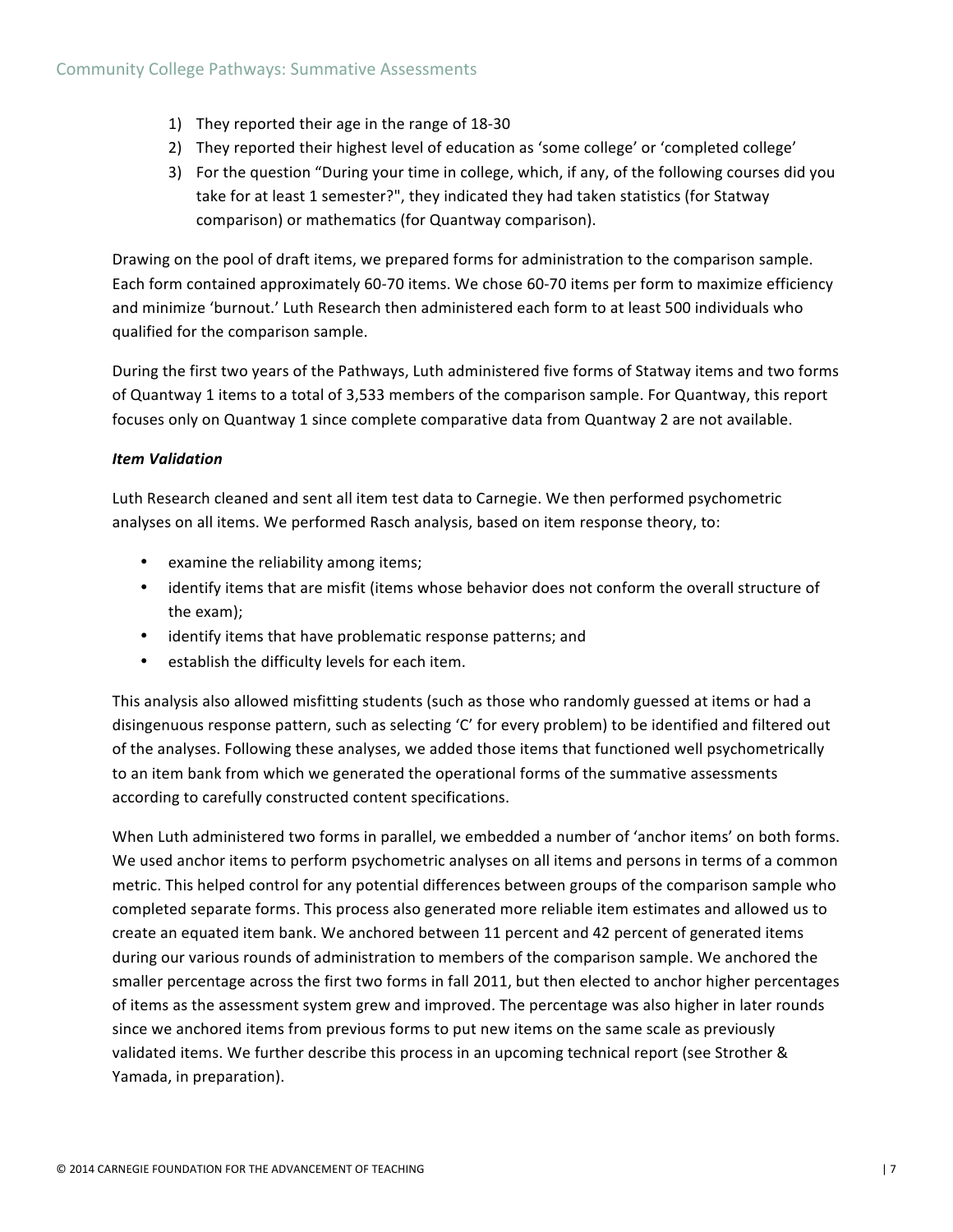#### *Assessment Assembly and Review*

The operational forms of the common assessments were approximately 40-item measures of student knowledge and skill. The Pathways leaders, along with a core group of expert advisors, selected which learning outcomes to target on the assessments. The committee felt the selected learning outcomes represented a set of core competencies at an appropriate level of rigor that spanned the breadth of the content in the course. Carnegie's measurement specialist selected from the pool of validated items to match these specifications. The specialist selected items with varying levels of difficulty and good psychometric properties. Once we assembled an assessment, we sent it to select faculty members who reviewed the assessment to detect any last minute issues. Since the curriculum was improving continuously and since items with flaws could make it through even this extensive vetting process, a small percentage of items were eliminated or adjusted during this last review.

#### **Summative Assessment Administration**

All Statway students take a 'Mid-Pathway Assessment' at the end of the first term and an 'End-of-Pathway Assessment' at the end of the second term. Similarly, students in Quantway 1 take a 'Summative Assessment' at the end of the course. We create a new assessment for each of these benchmark points every year. For example, students who began Statway in fall 2012 had a different Mid-Pathway Assessment than those that began the Pathway in fall 2011. However, up to 40 percent of items on each assessment are previously used so we can statistically equate all assessments. Institutions that implement either Pathway sign a Memorandum of Agreement with Carnegie that commits participation in the administration of the summative assessment. This allows Carnegie to gather data from every classroom across all participating faculty and institutions.

We provided the assessments to Pathways faculty along with an answer sheet. We also provided guidelines for administration to faculty members to ensure uniform testing conditions to make certain the consistency and validity of the data. For example, the exam should be proctored, completed individually, and counted as part of the course grade to maintain reasonable security and ensure a good faith effort. Additionally, faculty members received a form to describe any deviations from the assessment or administration procedures prescribed. Carnegie's assessment specialist then decided if any aberrations warranted that the data be excluded from future Pathway-wide analyses. Two researchers from Carnegie independently entered all students' responses into a spreadsheet. We compared these files and rectified all discrepancies, compiling all data into one database.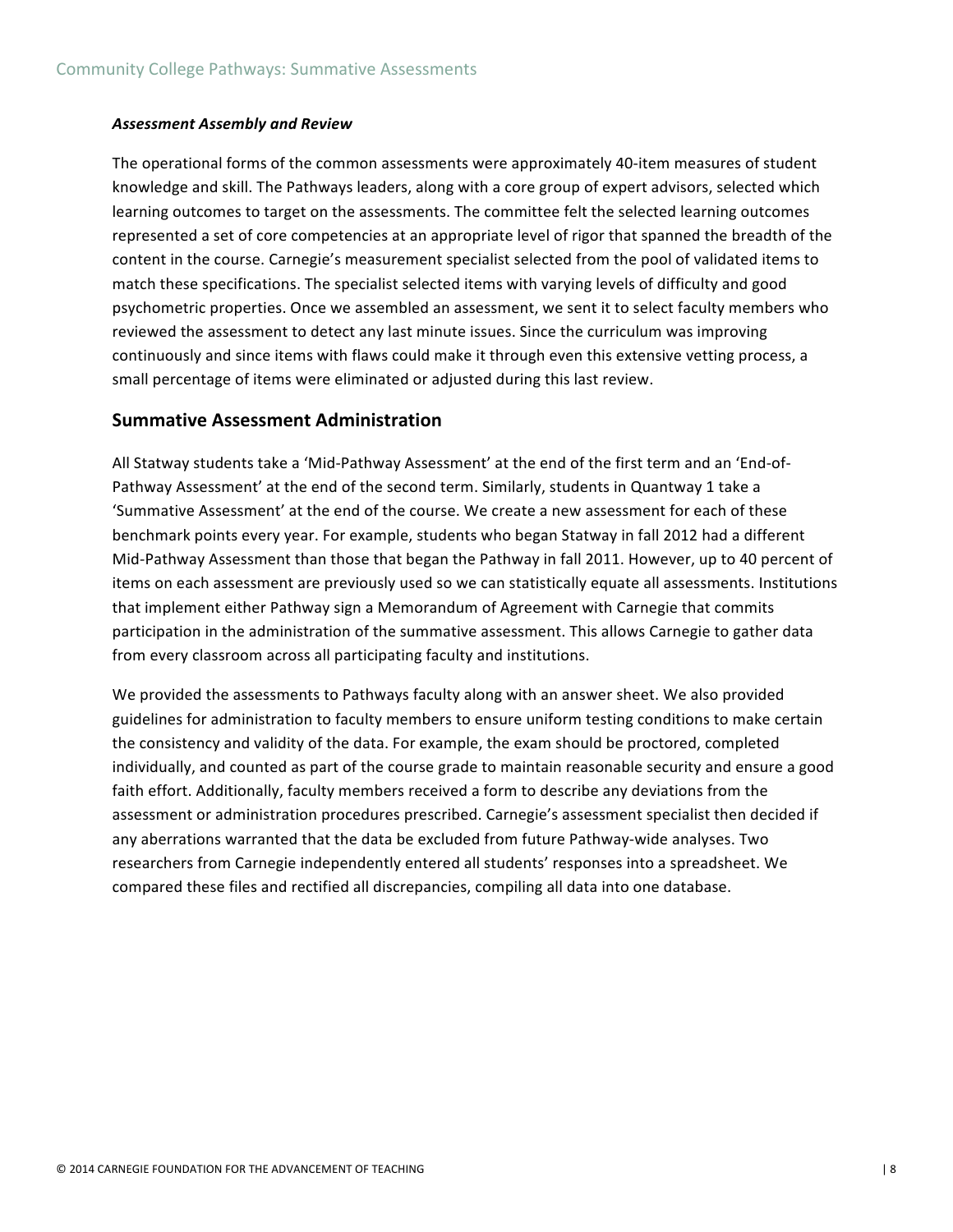#### **COMPARING PATHWAYS STUDENTS TO THE COMPARISON SAMPLE**

#### **Comparative Analyses: Goal and Limitations**

The analyses below explored whether the Pathways students attained similar levels of knowledge and skill as college students who have taken other mathematics or statistics courses. The analyses compared the knowledge of Pathways students at the end of each course to that of the comparison sample who had taken at least one mathematics or statistics course while in college.

The analyses had several limitations that one should consider when interpreting the results. The explicit purpose of collecting the comparison data was to develop and refine the assessments. The ability to compare the performance of Pathways students and the comparison sample on each item was an ancillary benefit of this process. The comparison sample was self-selecting and received compensation for their efforts. Monetary rewards for completion may have affected how carefully and thoughtfully the comparison sample completed each item. There was also lag time, potentially as long as eight or nine years, between completing the comparable mathematics or statistics course and taking the assessment items for the comparison sample. The lag time was limited by using a restricted age range, but we could not determine precise lag.

#### **Data Sources**

We analyzed Pathways students' performance against the comparison sample's performance across the Pathways' first two academic years. This report includes data collected from fall 2011 through spring 2013. The data came from two sources:

#### *Comparison Sample*

As described above, Carnegie contracted with Luth Research who administered a total of seven forms of summative assessment items to 3,533 field test participants. This comparison sample excluded field test participants who either submitted incomplete forms or for whom the click records from the online platform administration suggested that they were completing the items too quickly to have even read them fully. Luth dropped approximately a third of the field test participants for these reasons.

As required to qualify for survey completion, all members of the comparison sample were between 18 and 30 years of age, reported their highest level of education as 'some college' or 'completed college', and indicated they had taken statistics (for Statway comparison) or mathematics (for Quantway comparison) during their time in college.

Table 1 shows summary statistics for their reported highest level of education. This information is limited since we do not know the exact types of colleges or programs in which members of the comparison sample enrolled.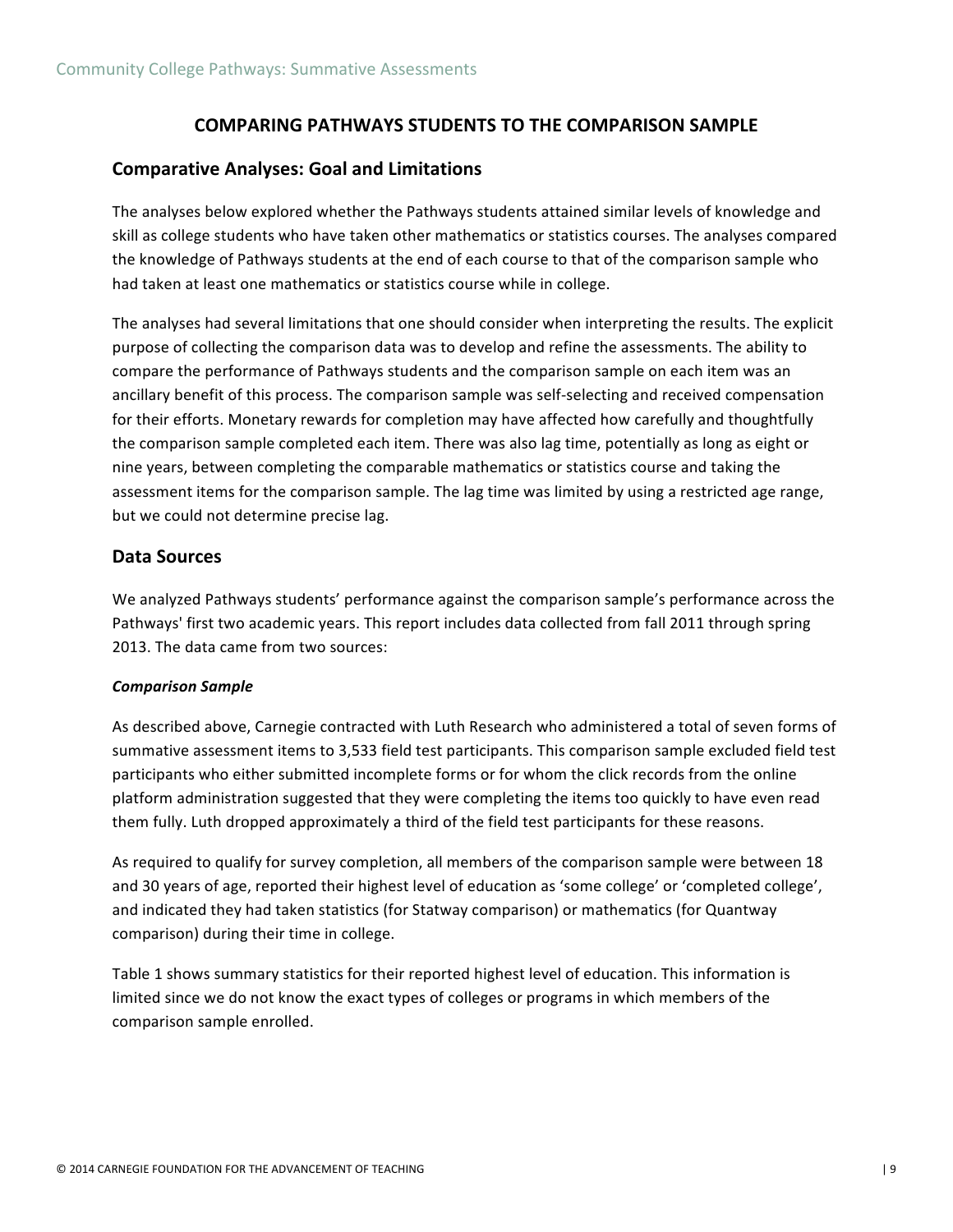#### Table 1

|                          | Statway           | Quantway                 |
|--------------------------|-------------------|--------------------------|
|                          | Comparison Sample | <b>Comparison Sample</b> |
| Some College             | 40.6%             | 46.8%                    |
| <b>Completed College</b> | 59.4%             | 53.2%                    |

*The highest level of education reported by the 3,533 members of the comparison sample.* 

Table 2 displays summary statistics for age and other demographic data for the comparison sample and Pathways students. The Pathways students had a higher percentage from minority groups. The Pathways students more frequently grew up in homes where the language used was not English-only and had lower maternal education (e.g. 30 percent and 34 percent of Statway and Quantway students respectively reported that their mothers had a college degree compared to 46 percent of the comparison sample). The two groups did have comparable makeups in terms of gender.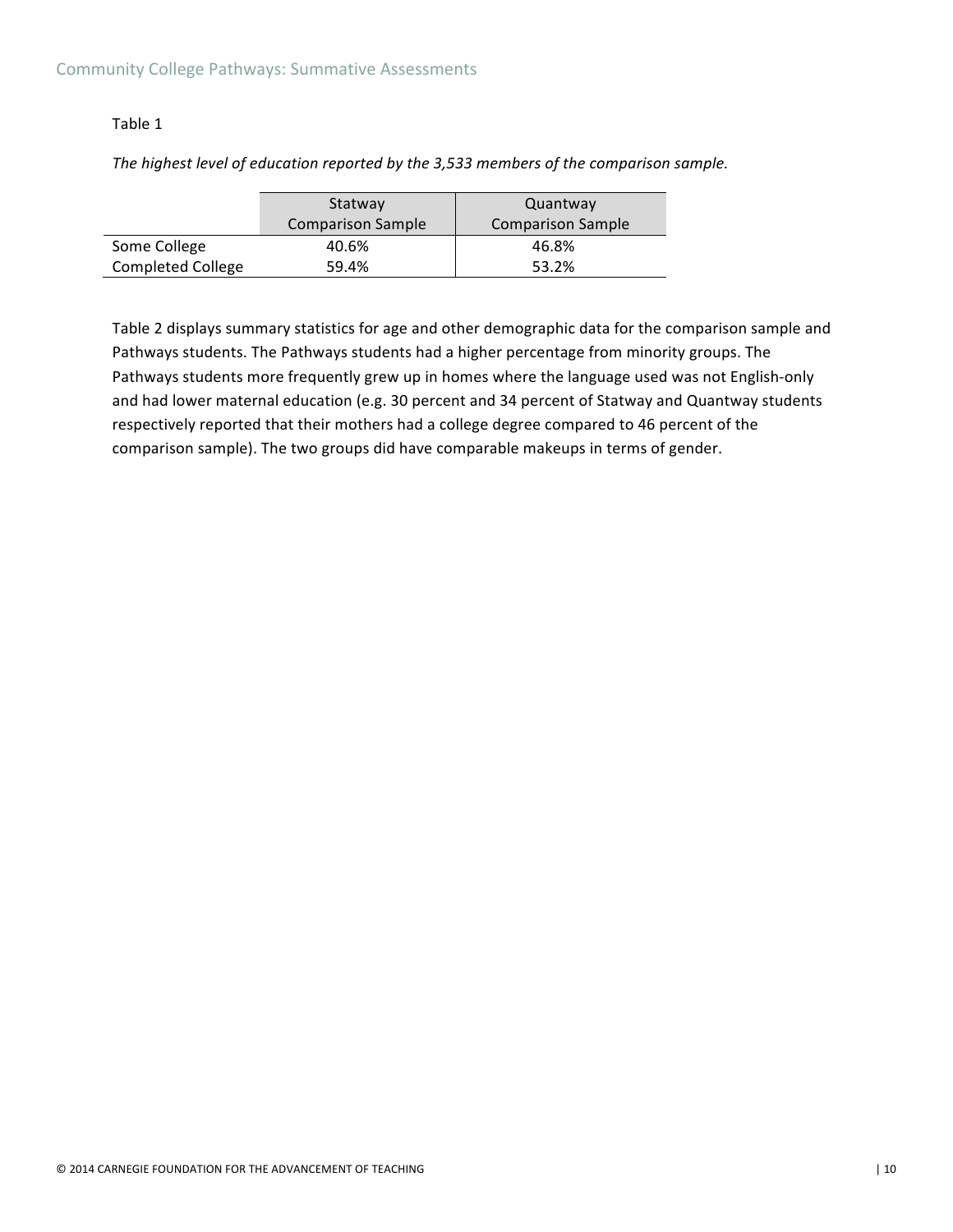#### Table 2

*Demographic data for Statway and Quantway students and members of the comparison sample.* 

|                                 |         |          | Comparison |
|---------------------------------|---------|----------|------------|
|                                 | Statway | Quantway | Sample     |
| $N^a$                           | 2,630   | 1,820    | 1,031      |
| Sex                             |         |          |            |
| Female                          | 59.8%   | 62.8%    | 68.1%      |
| Male                            | 40.2%   | 37.2%    | 30.1%      |
| $Age^{\hat{b}}$                 |         |          |            |
| Mean                            | 27.6    | 24.6     | 24.6       |
| S.D.                            | 10.9    | 9.7      | 3.5        |
| Race                            |         |          |            |
| Hispanic                        | 32.7%   | 11.9%    | 11.3%      |
| Caucasian                       | 31.7%   | 46.7%    | 62.6%      |
| African American                | 24.3%   | 34.7%    | 7.7%       |
| Asian                           | 5.3%    | 2.5%     | 10.6%      |
| American Indian/Alaskan Native  | 0.5%    | 0.1%     | 0.5%       |
| Pacific Islander                | 1.2%    | 0.0%     | 0.2%       |
| Other                           | 0.8%    | 2.4%     | 0.6%       |
| Multiple                        | 3.5%    | 1.7%     | 6.6%       |
| Home Language Growing Up        |         |          |            |
| English only                    | 58.6%   | 72.4%    | 77.2%      |
| English and another language    | 29.9%   | 18.2%    | 16.8%      |
| A non-English language only     | 11.5%   | 9.5%     | 6.0%       |
| <b>Maternal Education</b>       |         |          |            |
| Less than high school           | 14.8%   | 11.8%    | 8.4%       |
| High school graduate or GED     | 28.6%   | 29.9%    | 12.9%      |
| Some college but no degree      | 26.3%   | 24.2%    | 32.6%      |
| 2-year college degree           | 10.6%   | 12.7%    | 11.6%      |
| 4-year college degree           | 13.6%   | 13.8%    | 24.5%      |
| Graduate or professional degree | 6.1%    | 7.6%     | 10.0%      |

<sup>a</sup> Pathways data reflect all students in our analytic samples from the first two years (Strother et al., 2013; Van Campen et al., 2013). For this comparison, we collected detailed demographic data from 1,031 Statway comparison sample members who completed one of two surveys in fall 2013. This data was not collected from the comparison sample prior to fall 2013.

 *Age was collected from all comparison sample members who completed any of the seven* forms described in this report (n=2530 for Statway;  $n=1003$  for Quantway). Data were aggregated since comparison sample members completing each form were similar.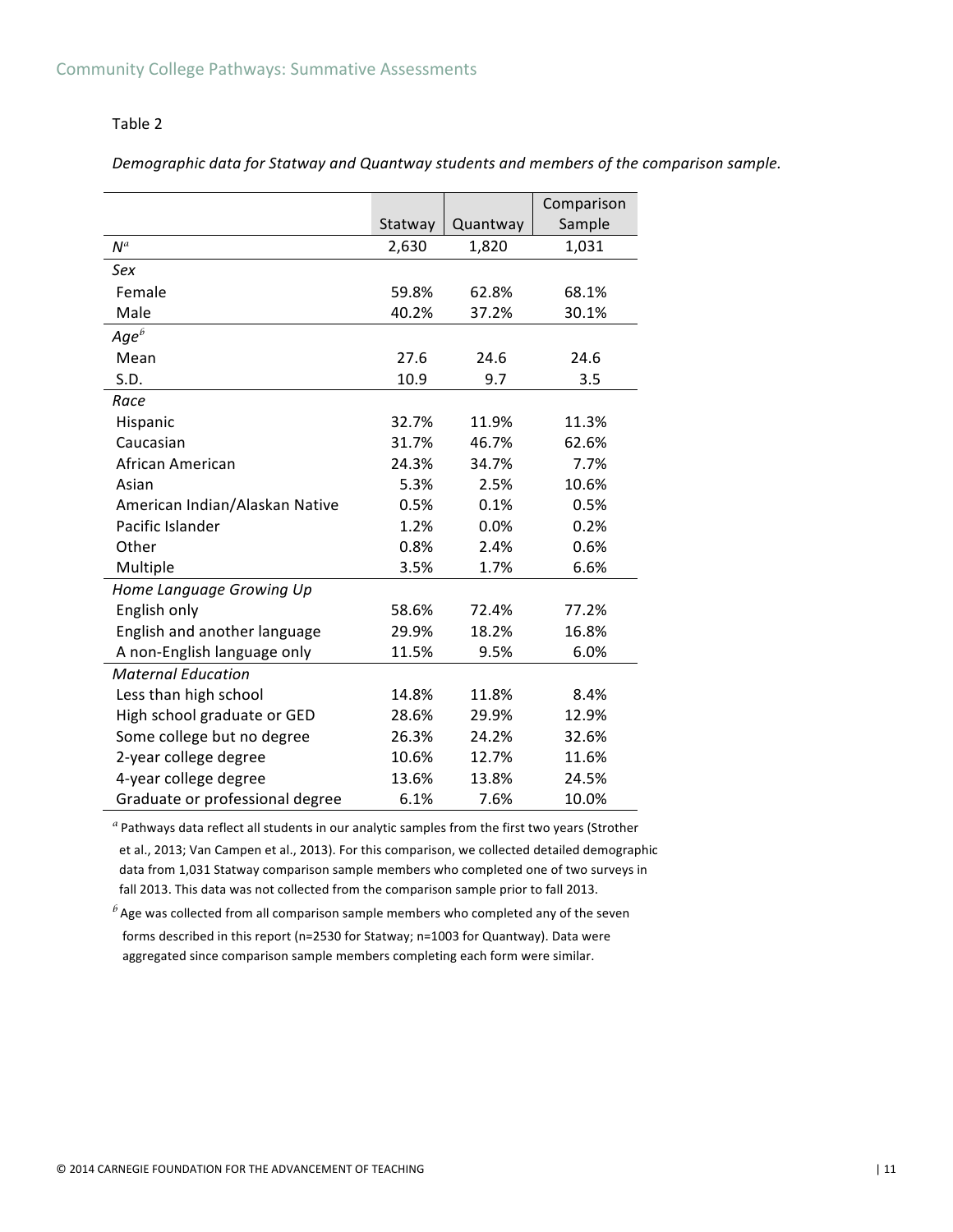#### *Pathways Students: Summative Assessments*

Over 3,000 different students took a summative assessment for at least one term during the first two years of the Pathways. Statway launched in fall 2011, so four semesters of Mid-Pathway Assessment data were available for analysis: fall 2011, spring 2012, fall 2012, and spring 2013. Data from the End-of-Pathway Assessment were available for the spring terms of both years. Quantway 1 launched in spring 2012, so three semesters of data were available: spring 2012, fall 2012, and spring 2013.

#### *Pathways Students: Grades*

Following every term, institutional researchers at participating colleges provided Carnegie with the final course grade for each student in the Pathways. Since the assessments were required to count as part of the course grade, we also collected the percentage of students' grade that was accounted for by the summative assessment starting in fall 2012.

#### **Analytic Methodology**

We provide below descriptive analyses of the performance of the Pathways students and the comparison sample on the summative assessments. We also examined the relationship between students' grade and their performance on the summative assessments.

#### *Descriptive Analyses*

One purpose of these analyses was to quantify and compare the performance of Pathways students to the performance of a comparison sample on the summative assessment items. For each item on each Pathways summative assessment, we determined the percent of Pathways students and the comparison sample who answered that item correctly. We aggregated these data across the items that comprised each summative assessment<sup>2</sup>. For example, for the fall 2011 Mid-Pathway Assessment, we calculated the average percent of correct responses across all 44 of the assessment items.

We also wanted to compare how Pathways students and the comparison sample performed on specific topical content within the broader domains. To accomplish this, we aggregated the item-level results at the module level. The Statway curriculum includes 12 modules and Quantway 1 includes 4 modules that group learning outcomes into broader topical content areas. Appendix B includes information about each module and Appendix C includes the descriptive results at the module level.

We also wanted to determine if the summative assessments were consistent with faculty members' overall assessment of student performance in the course. We used grades as the faculty members' overall assessment, which typically included graded homework, quiz results, faculty members' judgments, and other faculty-developed tests. We performed correlational analyses to examine the relationship between Pathways students' grade and their summative assessment score. Since the

<u> 1989 - Johann Stein, fransk politik (d. 1989)</u>

 $2^2$  A few items were significantly altered after they were administered to the comparison sample due to critical feedback during the last round of faculty review. Data from these items could not be fairly compared, so these items were excluded from the analyses.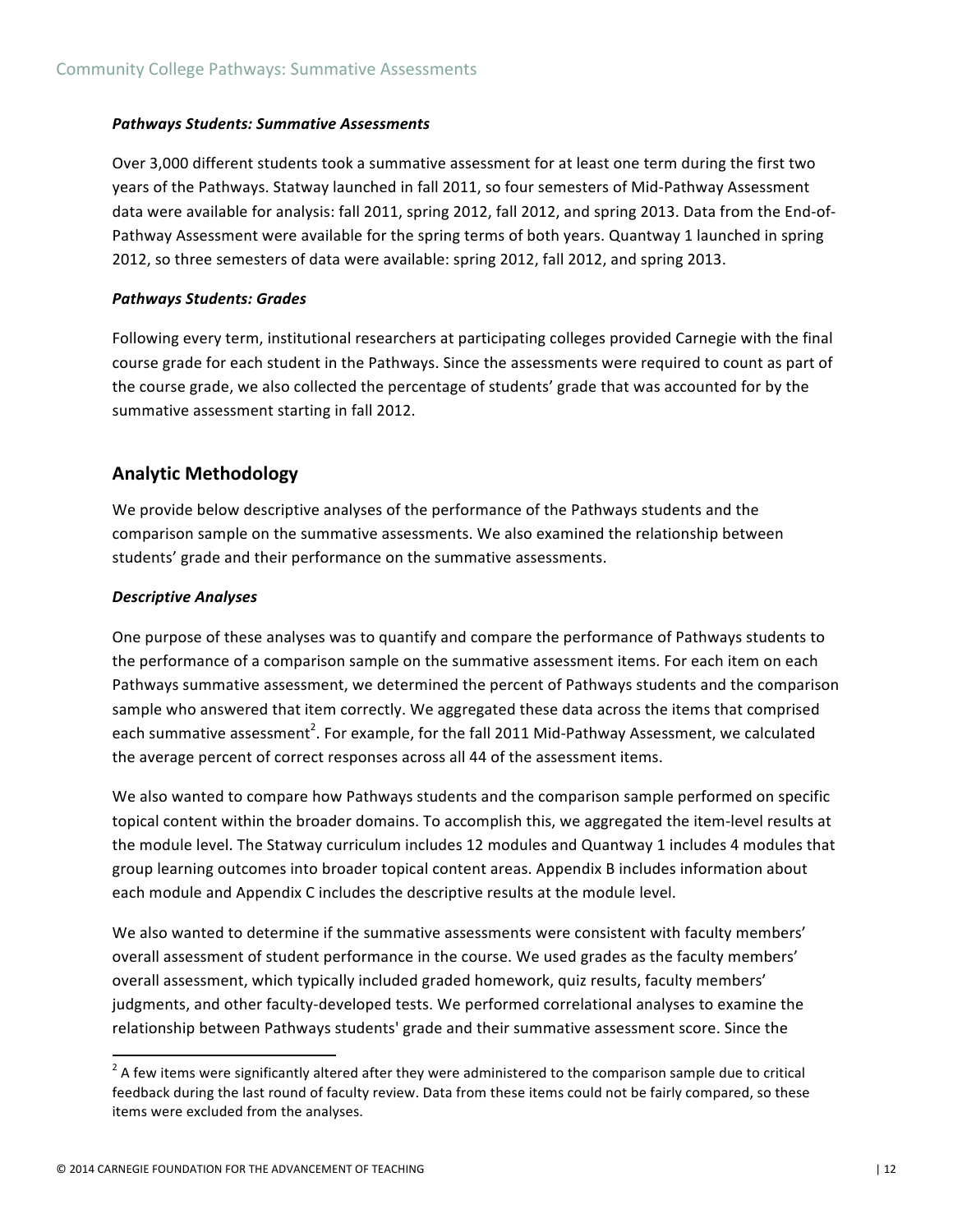summative assessments constituted a variable portion of the student's final grade, we also computed partial correlations to control for the percent of students' grade that was based on the summative assessment. In addition, as a further test, we ran a hierarchical linear model (HLM) analysis with students' assessment scores predicting their grade at level 1 and the percent of students' grade accounted for by the summative assessment, as reported by each faculty member, as a level-2 predictor.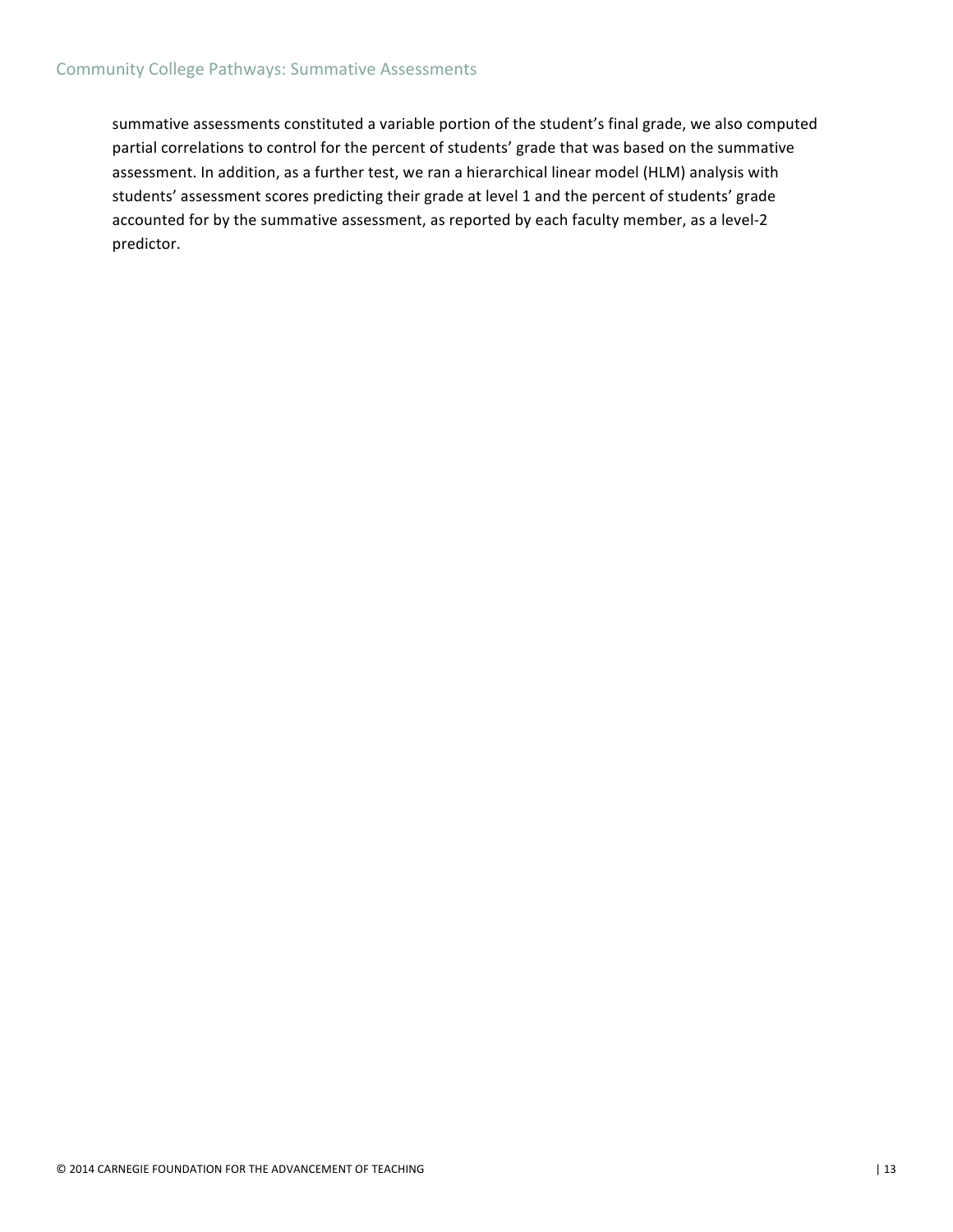#### **RESULTS**

#### **Descriptive Analyses**

#### *Pathways versus Comparison Sample*

Pathways students consistently performed equal to or higher on the summative assessments in relation to the comparison sample (see Table 3). For example, Table 3 shows that Statway students performed, on average, 4.9 percent higher across the items used on the fall 2011 Mid-Pathway Assessment. In fact, the Pathways students demonstrated a higher percent of correct responses, compared to the comparison sample, on every summative assessment in the Pathways' first two academic years.

We restricted the comparison group for the Statway Mid-Pathway Assessments to a subsample because we found a significant relationship between age and performance within this group, where the younger half of the sample (ages 18 to 24) performed at a higher level than the older half of the sample (ages 25 to 30). This may have been due to lag time between the time of their exposure to a statistics course in college and that of completing these items. We chose to restrict the ensuing comparison analysis with this group to include the younger members of the sample only to help control for this lag and create a more valid comparison sample. We used all members of the comparison sample in the other comparisons because we found no effect of age.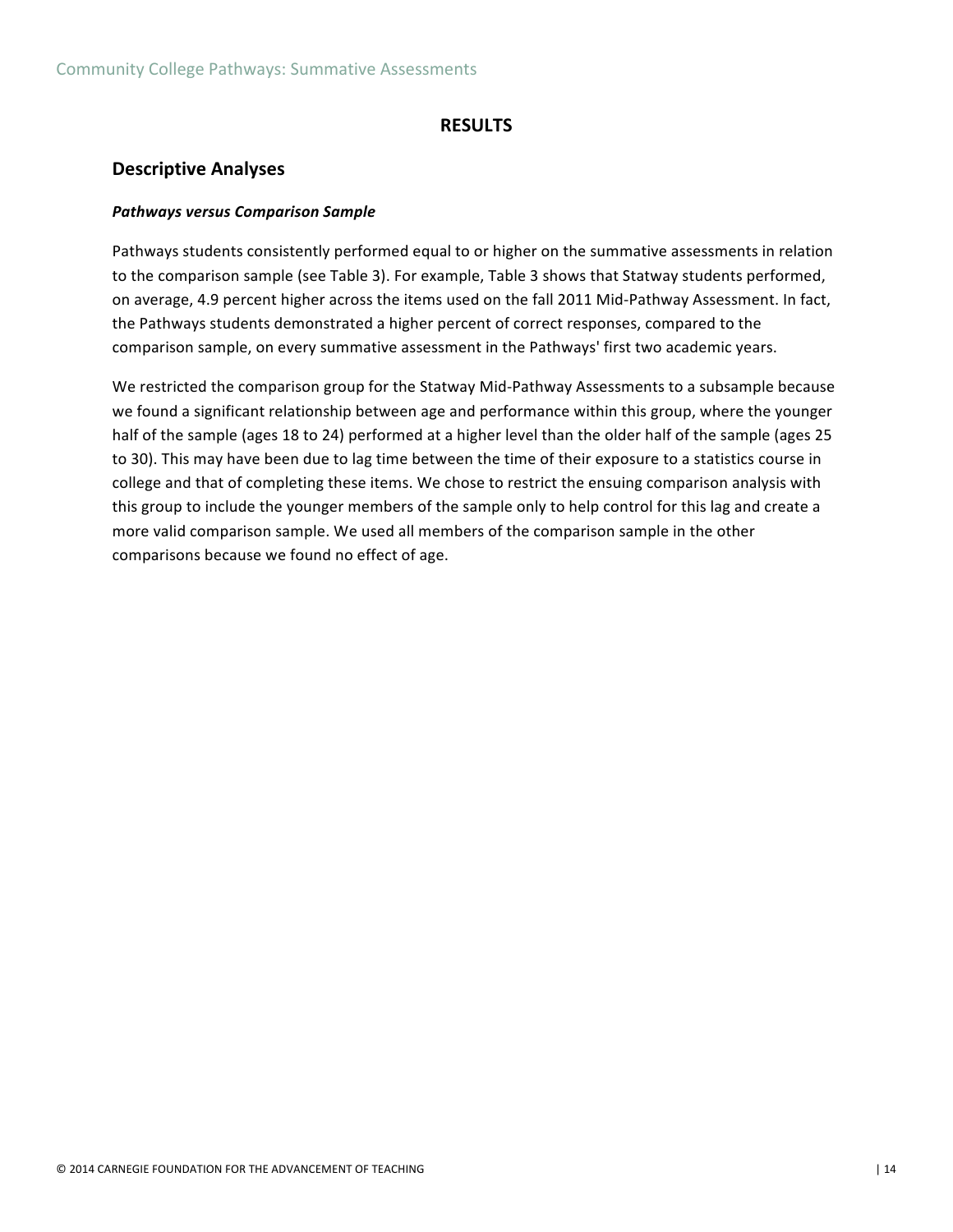#### Table 3

*Compares* the Pathways students' and comparison sample's percent of correct responses across items on *each Pathways summative assessments.*

|                                        |                         | <b>Pathways Students</b> |                                     |        | <b>Comparison Sample</b> | <b>Pathways</b>                      |  |  |  |  |  |
|----------------------------------------|-------------------------|--------------------------|-------------------------------------|--------|--------------------------|--------------------------------------|--|--|--|--|--|
| <b>Term</b>                            | # of Items <sup>a</sup> | N                        | % Correct <sup>b</sup>              | $N^c$  | % Correct <sup>b</sup>   | Difference <sup><math>d</math></sup> |  |  |  |  |  |
| <b>Statway Mid-Pathway Assessments</b> |                         |                          |                                     |        |                          |                                      |  |  |  |  |  |
| <b>Fall 2011</b>                       | 44                      | 829                      | 61.0                                | $214+$ | 56.2                     | $+4.9$                               |  |  |  |  |  |
| Spring 2012                            | 44                      | 68                       | 63.4                                | $214+$ | 56.3                     | $+7.2$                               |  |  |  |  |  |
| <b>Fall 2012</b>                       | 35                      | 686                      | 62.3                                | $214+$ | 58.8                     | $+3.5$                               |  |  |  |  |  |
| Spring 2013                            | 35                      | 358                      | 62.9                                | $214+$ | 58.8                     | $+4.1$                               |  |  |  |  |  |
|                                        |                         |                          | Statway End-of- Pathway Assessments |        |                          |                                      |  |  |  |  |  |
| Spring 2012                            | 39                      | 565                      | 59.9                                | $500+$ | 39.1                     | $+20.8$                              |  |  |  |  |  |
| Spring 2013                            | 32                      | 671                      | 62.3                                | $500+$ | 44.9                     | $+17.4$                              |  |  |  |  |  |
|                                        |                         |                          | Quantway 1 Assessments              |        |                          |                                      |  |  |  |  |  |
| Spring 2012                            | 37                      | 372                      | 65.8                                | $500+$ | 50.0                     | $+15.8$                              |  |  |  |  |  |
| <b>Fall 2012</b>                       | 39                      | 469                      | 63.7                                | $500+$ | 50.5                     | $+13.2$                              |  |  |  |  |  |
| Spring 2013                            | 37                      | 498                      | 65.2                                | $500+$ | 53.6                     | $+11.7$                              |  |  |  |  |  |

*a* Items that were improved during the last faculty review are not included to facilitate exact comparison.

 $^b$  Since multiple forms were used, the standard deviations were not reported; instead, we will use the Rasch person estimates for inferential comparisons (see Strother & Yamada, in preparation).

<sup>c</sup> Assessment items were pulled from multiple forms administered to the comparison sample, so the N varies slightly by item. All forms were completed by at least 500 comparison sample members. The N for Statway Mid-Pathway Assessments is lower since only comparison sample members aged 18-24 were used to control for the discovered lag effect.

 $^d$  Percentage points.

Pathways students also consistently performed higher on the items targeting each module within the summative assessments. Appendix B displays the main topics of the modules. Appendix C displays the performance of the Pathways and comparison sample on the items targeting these modules across all summative assessments.

#### *Relation to Students' Grades*

Students' grades were determined by each individual faculty member and typically included graded homework, quiz results, faculty members' judgments, and other faculty-developed tests. As part of participation in the Networked Improvement Community, we also asked faculty to include performance on the summative assessment as part of their grading system. Each faculty member was free to choose the weighting of the summative assessment towards students' final grade. We collected the amount of weighting chosen by faculty beginning in fall 2012. Table 4 displays the mean and range of weighting faculty used in their courses. We explored the effect of this weighting in the analyses below.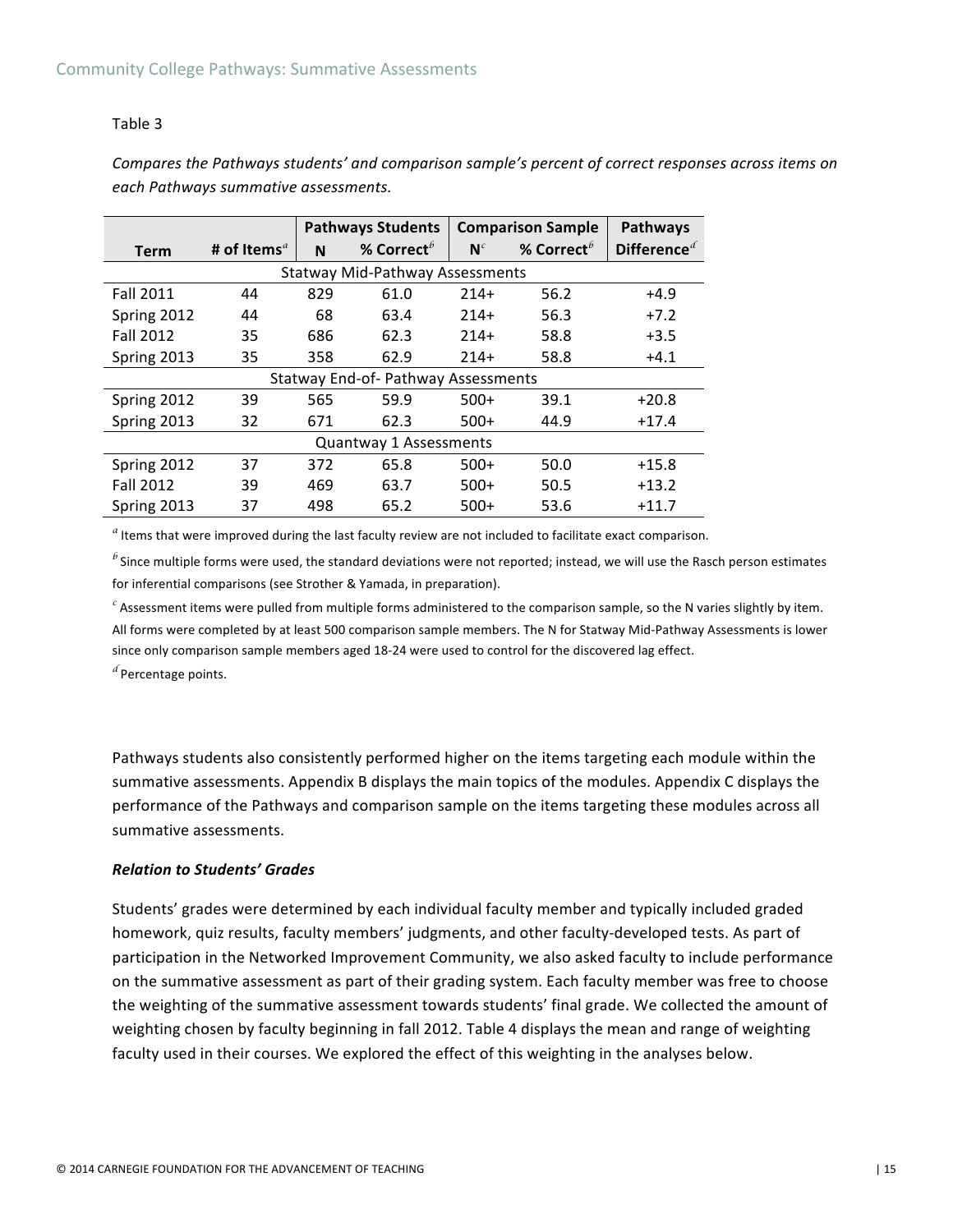#### Table 4

Percent of students' grade that was accounted for by the summative assessment, *averaged across faculty.*

| <b>Term</b>            | <b>Faculty</b>                            | <b>Mean</b> | <b>Minimum</b><br><b>SD</b> |                        | Maximum |  |  |  |  |  |  |  |
|------------------------|-------------------------------------------|-------------|-----------------------------|------------------------|---------|--|--|--|--|--|--|--|
|                        | <b>Statway Mid-Pathway Assessments</b>    |             |                             |                        |         |  |  |  |  |  |  |  |
| <b>Fall 2012</b>       | 36                                        | 19.0%       | 6.2%                        | 5.0%                   | 30.0%   |  |  |  |  |  |  |  |
| Spring 2013            | 17                                        | 18.0%       | 7.9%                        | 2.9%                   | 30.0%   |  |  |  |  |  |  |  |
|                        | <b>Statway End-of-Pathway Assessments</b> |             |                             |                        |         |  |  |  |  |  |  |  |
| Spring 2013            | 39                                        | 15.5%       | 6.1%                        | 3.0%                   | 30.0%   |  |  |  |  |  |  |  |
|                        |                                           |             |                             | Quantway 1 Assessments |         |  |  |  |  |  |  |  |
| Fall 2012 <sup>a</sup> | 28                                        | 19.9%       | 3.9%                        | 5.0%                   | 25.0%   |  |  |  |  |  |  |  |
| Spring 2013            | 33                                        | 20.3%       | 2.0%                        | 17.0%                  | 25.0%   |  |  |  |  |  |  |  |

*a* These summary statistics exclude one outlier that reported 67 percent. However, the outlying data were included in the partial correlation and HLM analyses discussed below.

We found that the grades that Pathway students received in their courses were significantly related to the corresponding summative assessment (see Table 5).

#### Table 5

*Correlation of Pathways students' summative assessments to their grade (on a 4-point scale)* at the end *of the term.*

|                  |     | <b>Correlation to</b>                    |
|------------------|-----|------------------------------------------|
| Term             | N   | <b>Students' Grade</b>                   |
|                  |     | <b>Statway Mid-Pathway Assessments</b>   |
| <b>Fall 2011</b> | 659 | $.61**$                                  |
| Spring 2012      | 25  | $.44*$                                   |
| <b>Fall 2012</b> | 671 | $.57**$                                  |
| Spring 2013      | 342 | $.64**$                                  |
|                  |     | <b>Statway End-of-Course Assessments</b> |
| Spring 2012      | 422 | $.60**$                                  |
| Spring 2013      | 653 | $.49**$                                  |
|                  |     | Quantway 1 Assessments                   |
| Spring 2012      | 252 | $.60**$                                  |
| <b>Fall 2012</b> | 452 | $.66**$                                  |
| Spring 2013      | 434 | $.66**$                                  |
|                  |     |                                          |

 $*p < .05$   $**p < .001$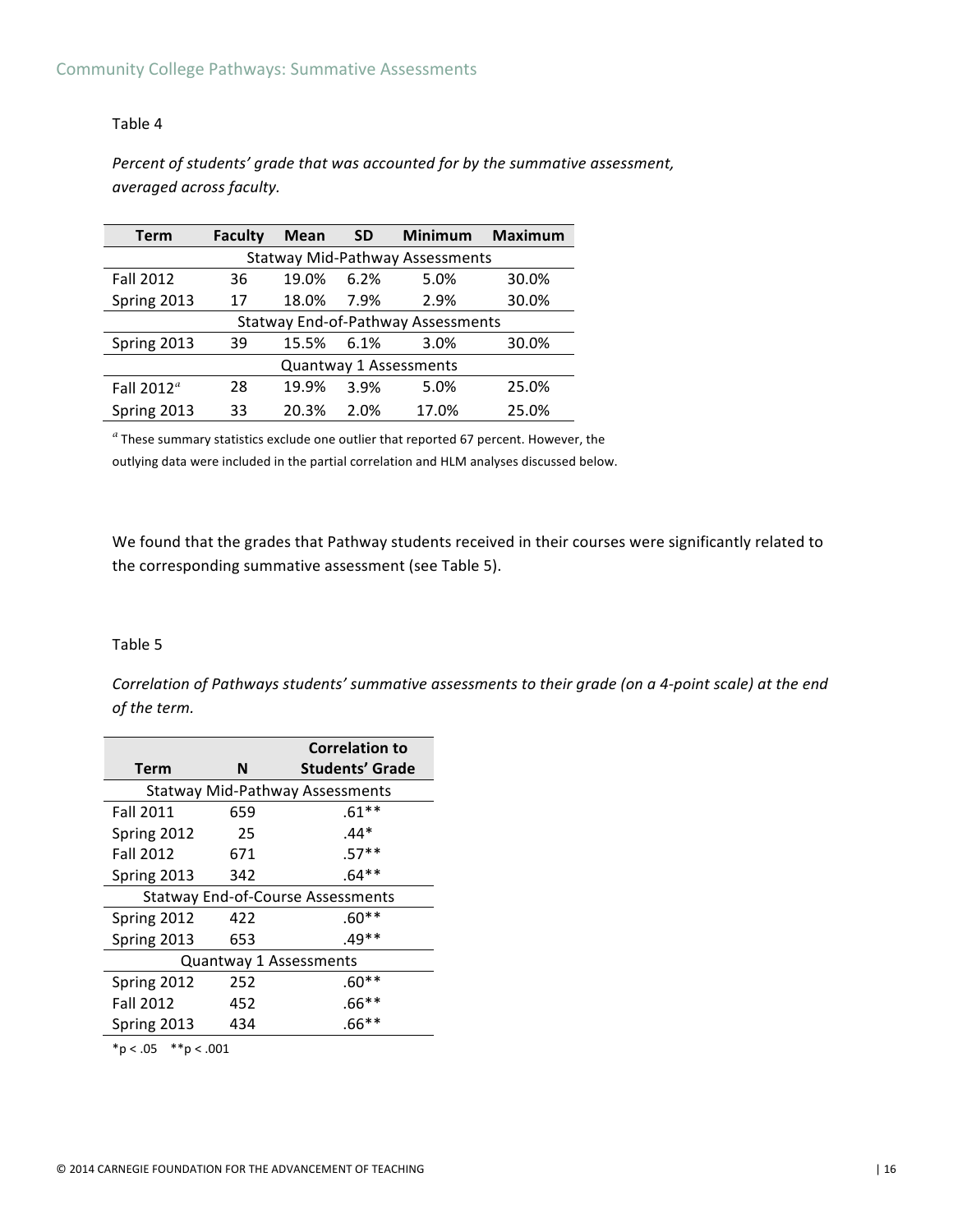These significant relationships persisted after controlling for the percentage of students' grade that was accounted for by the summative assessment. We performed partial correlation analysis on all data from fall 2012 and spring 2013 that controlled for the weighting of the assessment. All five correlations remained significant with nearly identical magnitude; hence we reported the simple bivariate correlations here.

These relationships again persisted when we controlled for the percentage of students' grade that was accounted for by the summative assessment in two-level HLM models. We ran HLM analyses with students' assessment scores predicting their grade at level 1 and the percent of students' grade accounted for by the summative assessment as the level-2 predictor. Students' assessment scores were a significant predictor in each analysis, as expected, and the weighting of the assessment did not have a significant effect on grade.

These results show that faculty members' overall assessments of student performance in the course were consistent with the summative assessments. This indicates that successful students who received higher grades were genuinely achieving higher levels of knowledge, as measured by the independent assessment.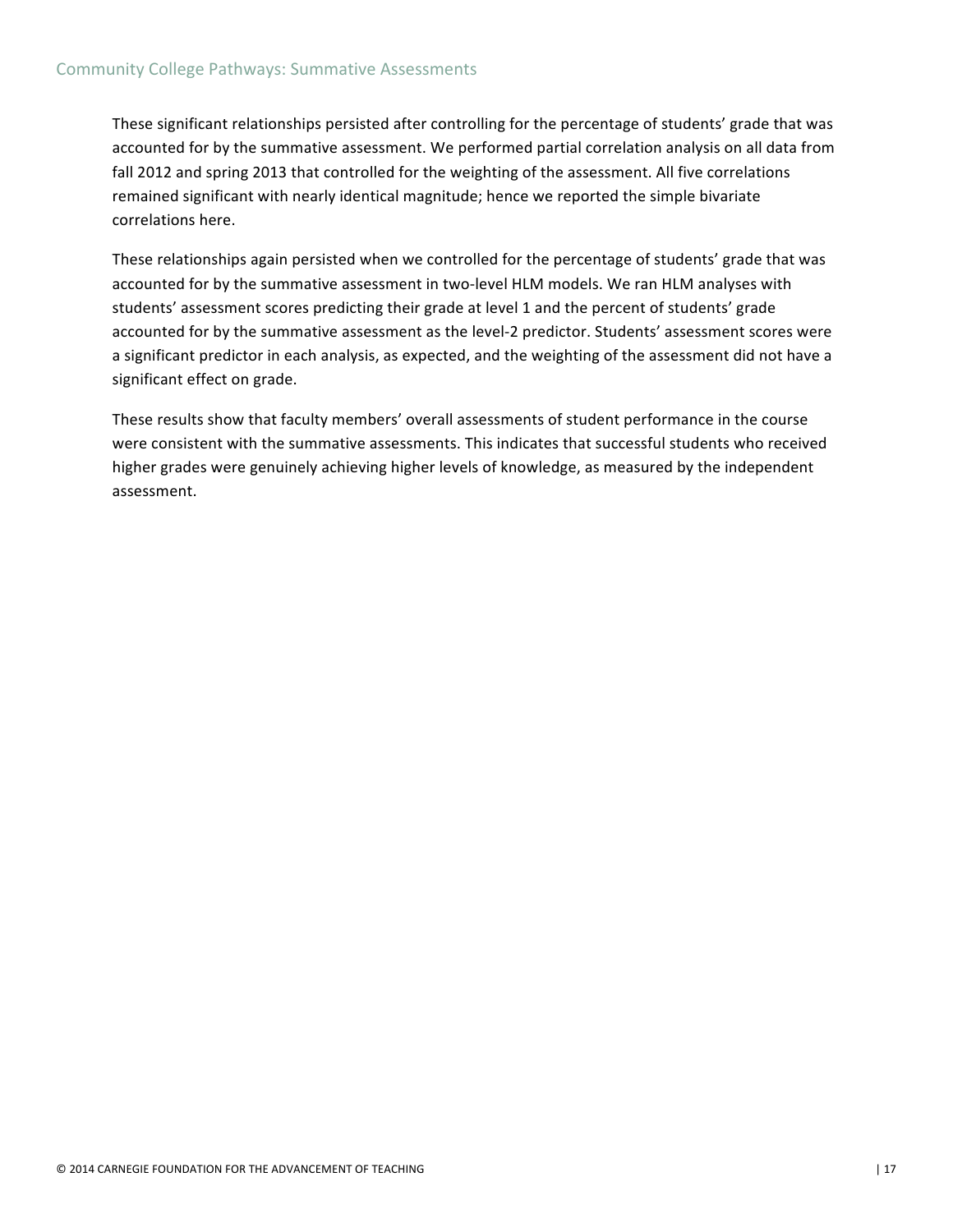#### **CONCLUSIONS**

The Pathways have had tremendous success in their first two years (Strother et al, 2013; Van Campen et al, 2013). Students' successful completion rates have been consistently near or slightly above 50 percent, which is approximately triple the success rate of the typical community college program in half of the time.

This report demonstrated that Pathways students are not just completing their path from developmental through college-level mathematics faster, but they are doing so while mastering the embedded conceptual knowledge at an equal or higher level as compared to other college students who have taken college-level mathematics or statistics courses. On virtually every comparison across the Pathways summative assessments, the Pathways students consistently performed at or above the level of the comparison sample.

On balance, it is difficult to assess the precise equivalence of the Pathways students and comparison sample. We designed test items to align with Pathways content and we administered the assessments at the conclusion of the course, which may have favored results from Pathways students. In addition, members of the comparison sample took these items some time well after course completion. In terms of the first consideration—the content of the items—as shown by the sample items in the appendix, these are the kinds of items that one might easily find in any test of college-level statistics and mathematics and are validated as such by the numerous expert reviews of program outcomes and assessment content built into the development process. So there is little reason to believe that the test items especially favored Pathways students. The second consideration, time differences between course completion and test administration, is potentially significant, although it is uncertain as to the direction of any possible bias. Members of the comparison sample could forget the mathematics they learned earlier or have gone on to have subsequent experiences that functioned to consolidate this knowledge. However, we controlled for this effect by restricting the comparison sample to ages 18-30 and even further to ages 18-24 when there existed any effect of age on performance.

One could also question whether the incentives for performance were equivalent in both groups. For Pathways students the assessment counted as part of their grade; members of the comparison sample were offered a very modest stipend for completion. One could argue that the incentives were likely greater for Pathways students. Counterbalancing this, the analyses excluded members of the comparison sample who did not complete the assessment or whose scores suggested possible random guessing. We would expect the latter to advantage the comparison sample.

The Pathways students' level of knowledge following each term is also reflected by their general success in the course. Students' performance on the end-of-term summative assessments was significantly correlated to their grades in every term. This demonstrates that the knowledge measured by the summative assessment does indeed reflect faculty members' overall evaluation of student performance in the course. The results provide further evidence that Pathways students are not just receiving high grades and successfully completing the Pathways at a high rate, but that grades in the courses are reflective of actual learning.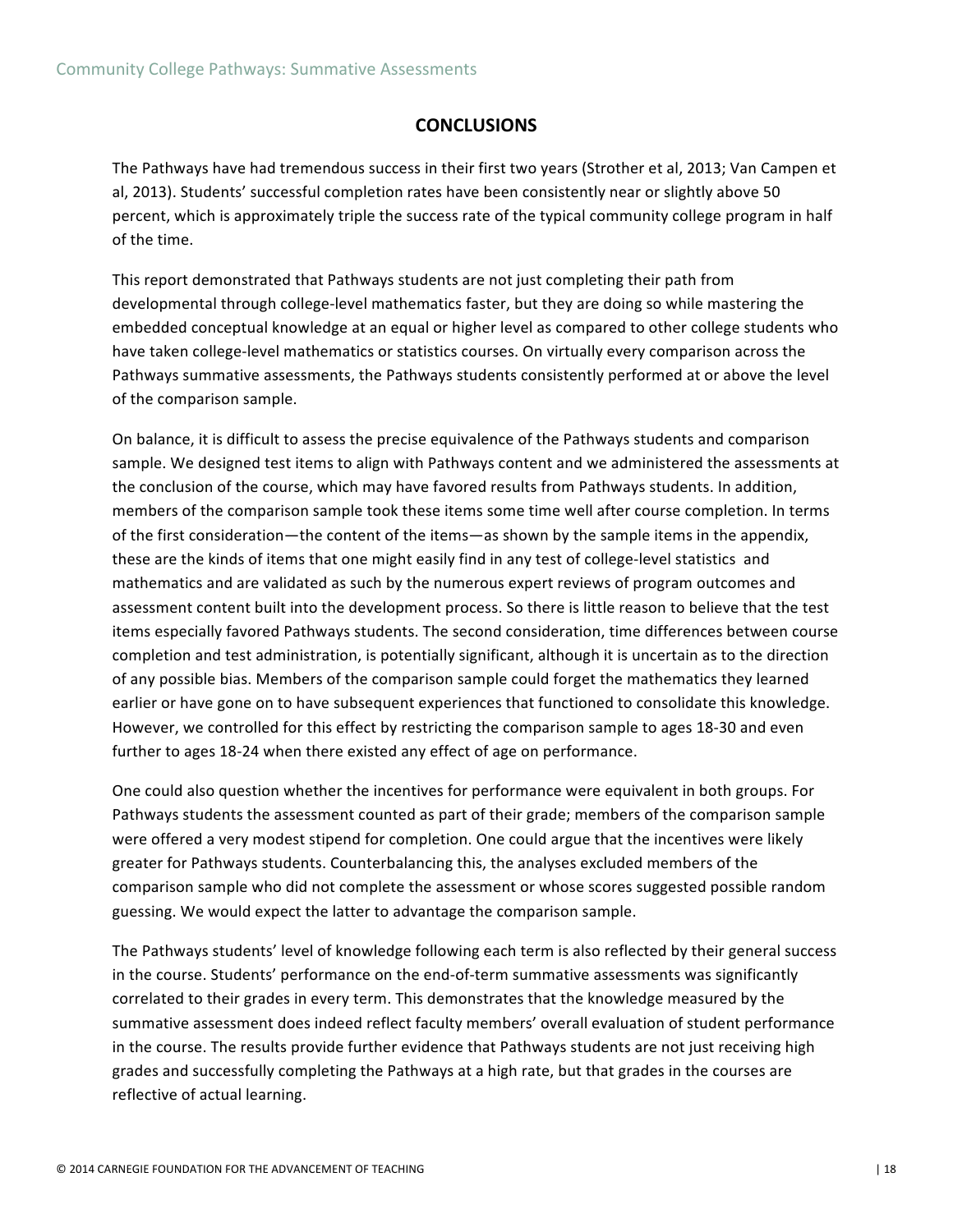#### Community College Pathways: Summative Assessments

Taking all of this into account and being conservative in drawing inferences, we conclude that these data suggest that Pathways students did at least as well as students who had previously taken college-level statistics and mathematics at other institutions of higher education. When combined with evidence about much higher success rates in the Pathways, as noted above, this provides one more piece of evidence supporting a conclusion about the efficacy of the Pathways in advancing mathematical learning and success for students who traditionally have found this domain uninteresting, irrelevant, and extremely difficult to engage.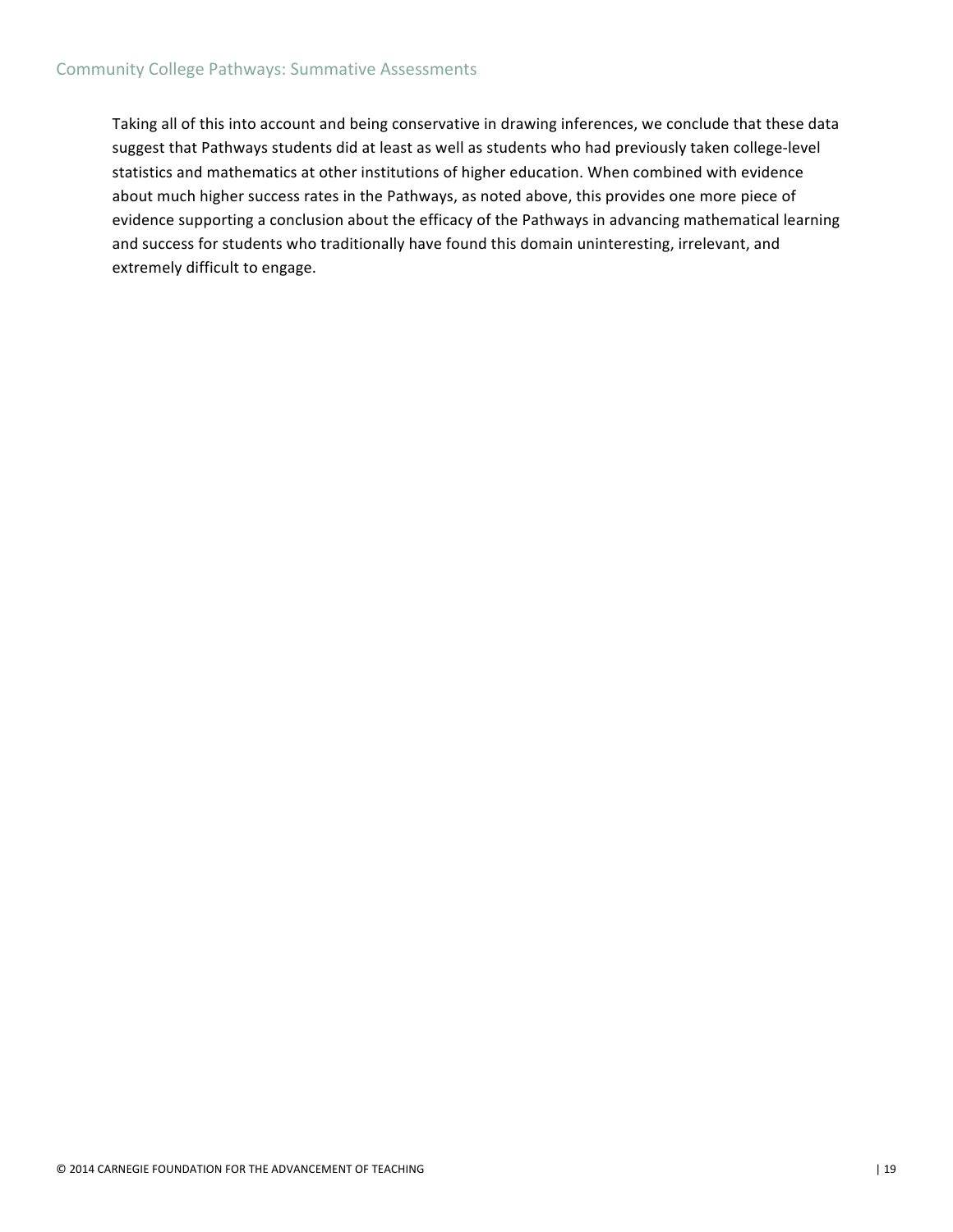#### **References**

- American Association of Community Colleges. (2014). Fast Facts From Our Fact Sheet. Retrieved from http://www.aacc.nche.edu/AboutCC/Pages/fastfactsfactsheet.aspx
- Bailey, T., Jeong, D.W., & Cho, S. (2010). *Referral, enrollment, and completion in developmental education sequences in community colleges*. Economics of Education Review, 29(2), 255-270.
- Strother, S., Grunow, A., & Van Campen, J. (2013). *Community College Pathways: 2011-2012 Descriptive Report*. Stanford, CA: Carnegie Foundation for the Advancement of Teaching.
- Strother, S., & Yamada, H. (in preparation). *Community College Pathways: Technical Report on the* Summative Assessments. Stanford, CA: Carnegie Foundation for the Advancement of Teaching.
- Van Campen, J., Sowers, N., & Strother, S. (December, 2013). *Community College Pathways: 2012-2013* Descriptive Report. Stanford, CA: Carnegie Foundation for the Advancement of Teaching.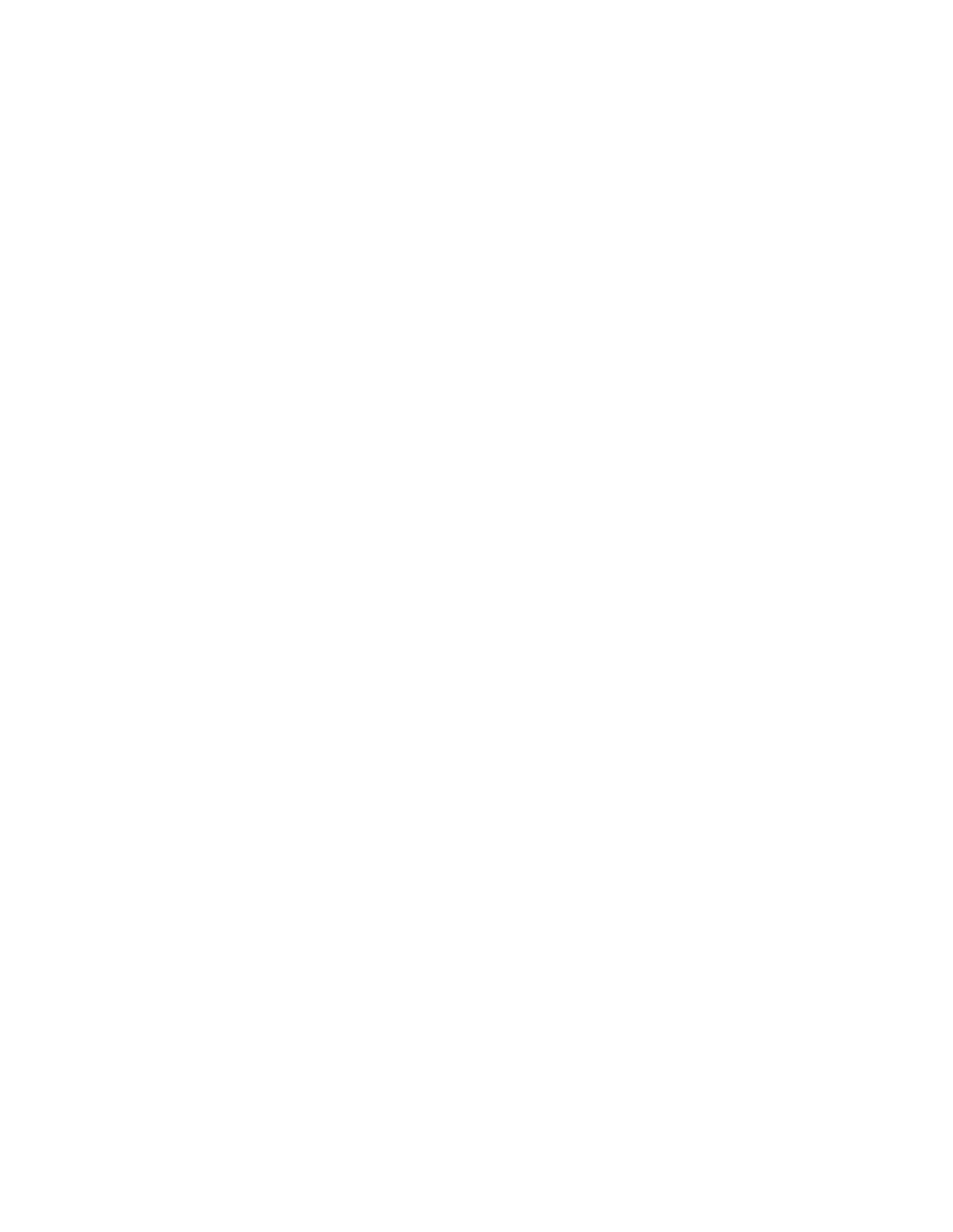#### **APPENDIX A**

#### **Sample Summative Assessment Items: Statway**

#### Learning Outcome: Given the description of a statistical study, determine if it is an observational study *or an experiment*

A researcher conducted a study to determine if aspirin reduces the chance of a heart attack. He randomly assigned 250 patients to take aspirin every day and 250 patients to take a placebo every day. After a certain length of time he reported the percentage of heart attacks for the patients who took aspirin every day and for those who did not take aspirin every day. Is this an observational or an experimental study and why?

- a. The study is observational because it involves random assignment of treatments to patients.
- b. The study is observational because it involves observing who had heart attacks.
- c. The study is experimental because it involves random assignment of treatments to patients.
- d. The study is experimental because it involves observing who had heart attacks.

#### Learning Outcome: Recognize hypothesis testing situations where a chi-square goodness-of-fit test can *be used to answer a question of interest*

Which of the following scenarios would be an appropriate use of a chi-square goodness-of-fit test?

- a. Researchers want to determine if males spend more on video games than females.
- b. Researchers want to determine if more males eat ice cream than females.
- c. Researchers want to determine if a six-sided die is fair, or has an equal chance of landing  $(16.7%)$  on each number.
- d. Researchers want to determine if more females prefer to eat their ice cream in a cup than males.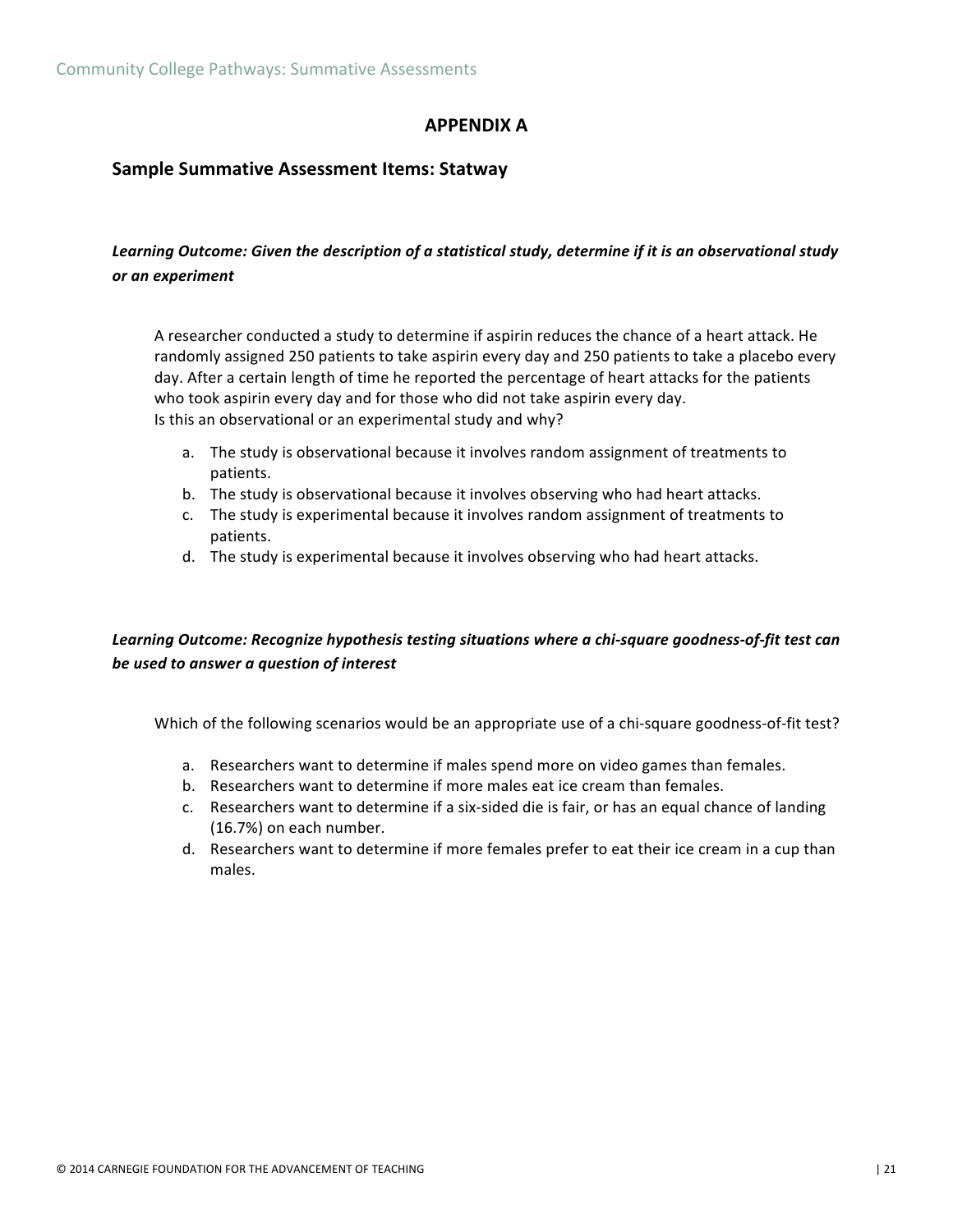#### Learning Outcome: Explain how the relative values of the mean and median are related to the shape *of the data distribution*

Which histogram MOST LIKELY represents data with a mean that is less than the median?



d)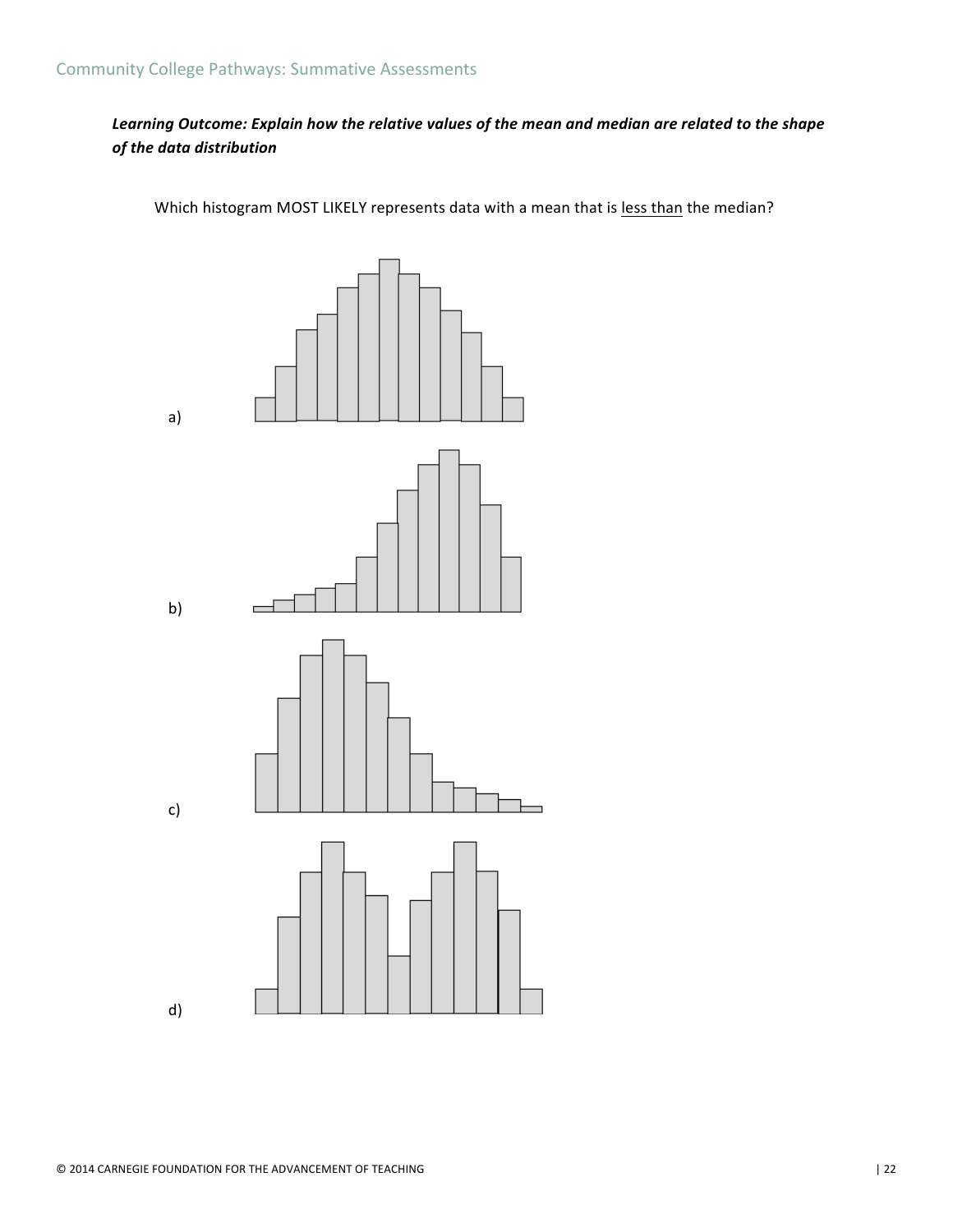#### Learning Outcome: Interpret (in context) the slope of the regression line.

Studies have been done to determine if there is a link between the number of colas (a type of carbonated beverage) that American women consume each week and their bone mineral density in  $g/cm<sup>2</sup>$ . The researcher asked women how many colas they consume each week. The researcher also measured the women's bone mineral density. The researcher recorded her data in a scatterplot. The following scatterplot shows the relationship between the number of colas consumed per week and the bone mineral density along with the least squares regression line.





Source: Based on data obtained from Katherine Tucker, et al. "Colas, but not other carbonated beverages, are associated with low bone mineral density on older women: The Framingham Osteoporosis Study." American Journal of Clinical Nutrition 2006

The slope of the regression line indicates that for every additional cola consumed per week, the predicted bone density:

- a) decreases by .005  $g/cm<sup>2</sup>$ .
- b) increases by .005  $g/cm<sup>2</sup>$ .
- c) decreases by .888  $g/cm<sup>2</sup>$ .
- d) increases by .888  $g/cm<sup>2</sup>$ .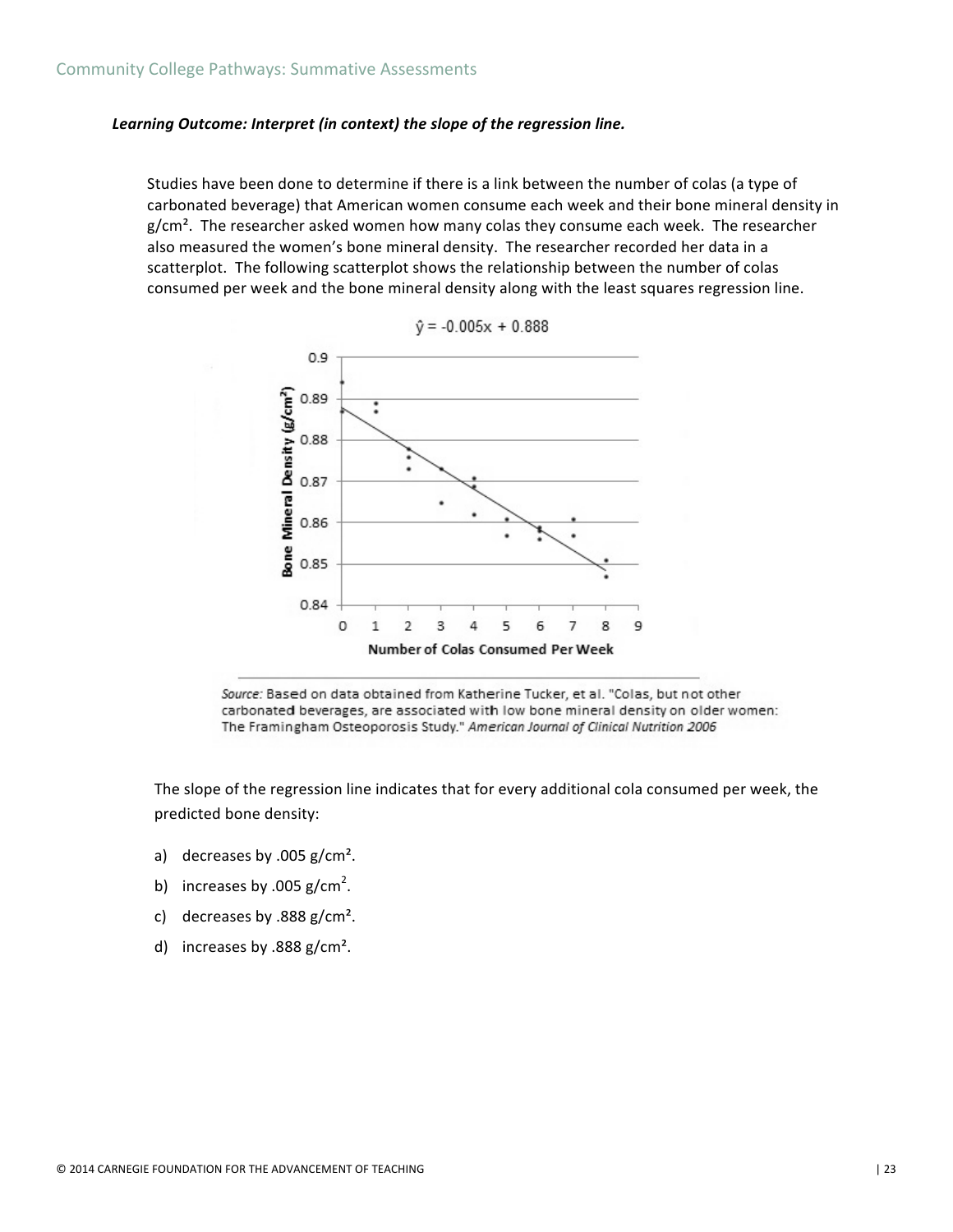Learning Outcome: Given a two-way table summarizing a bivariate categorical data set, describe (in *context)* the relationship between the two variables used to construct the table in terms of *independence or lack of independence.*

Researchers interested in the smoking habits of college students conducted a study. The following table shows the data researchers collected:

|            | Male | Female | Total |
|------------|------|--------|-------|
| Smoker     | 260  | 78     | 338   |
| Non-smoker | 329  | 333    | 662   |
| Total      | 589  | 411    | 1000  |

What do the conditional proportions of male smokers and female smokers tell you about the smoking habits of college students?

- a. Female college students are less likely to be smokers.
- b. Male college students are less likely to be smokers.
- c. Male and female college students are equally likely to be smokers.
- d. Cannot determine from the information given.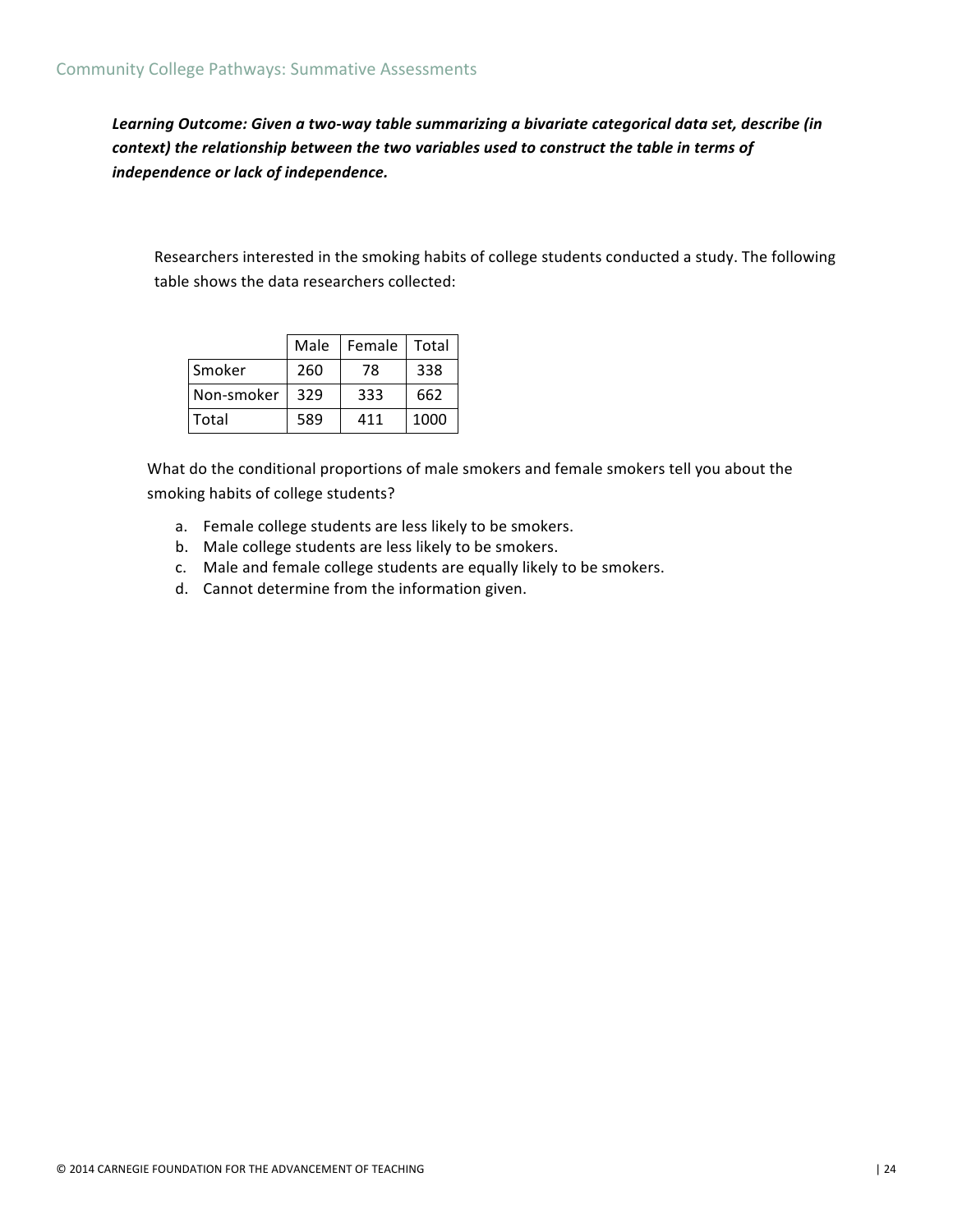#### **Sample Summative Assessment Items: Quantway**

#### Learning Outcome: Estimate the percentage of a given number and the percentage one number is of *another number*

The US federal budget in 2011 was approximately \$3.360 trillion. Approximately 1.5% of the budget was spent on foreign aid. Which of the following is the best estimate for the amount of the US federal budget that was spent on foreign aid?

- a. \$34 billion
- b. \$48 billion
- c. \$336 billion
- d. \$480 billion

#### *Learning Outcome: Compute absolute and relative changes*

In January 2011, Sam made a new year's fitness goal. He decided he wanted to be able to work out a lot longer on the elliptical trainer. When he started, in January, 2011, he could only spend 20 minutes on the elliptical trainer before he needed to rest. By July, 2011, he was able to work out for 35 minutes on the elliptical trainer before he needed to rest. Which of the following expressions would give the *absolute* change in his workout time?

- a. 75%
- b. 43%
- c. 2.5 minutes per month
- d. 7 minutes per year
- e. 15 minutes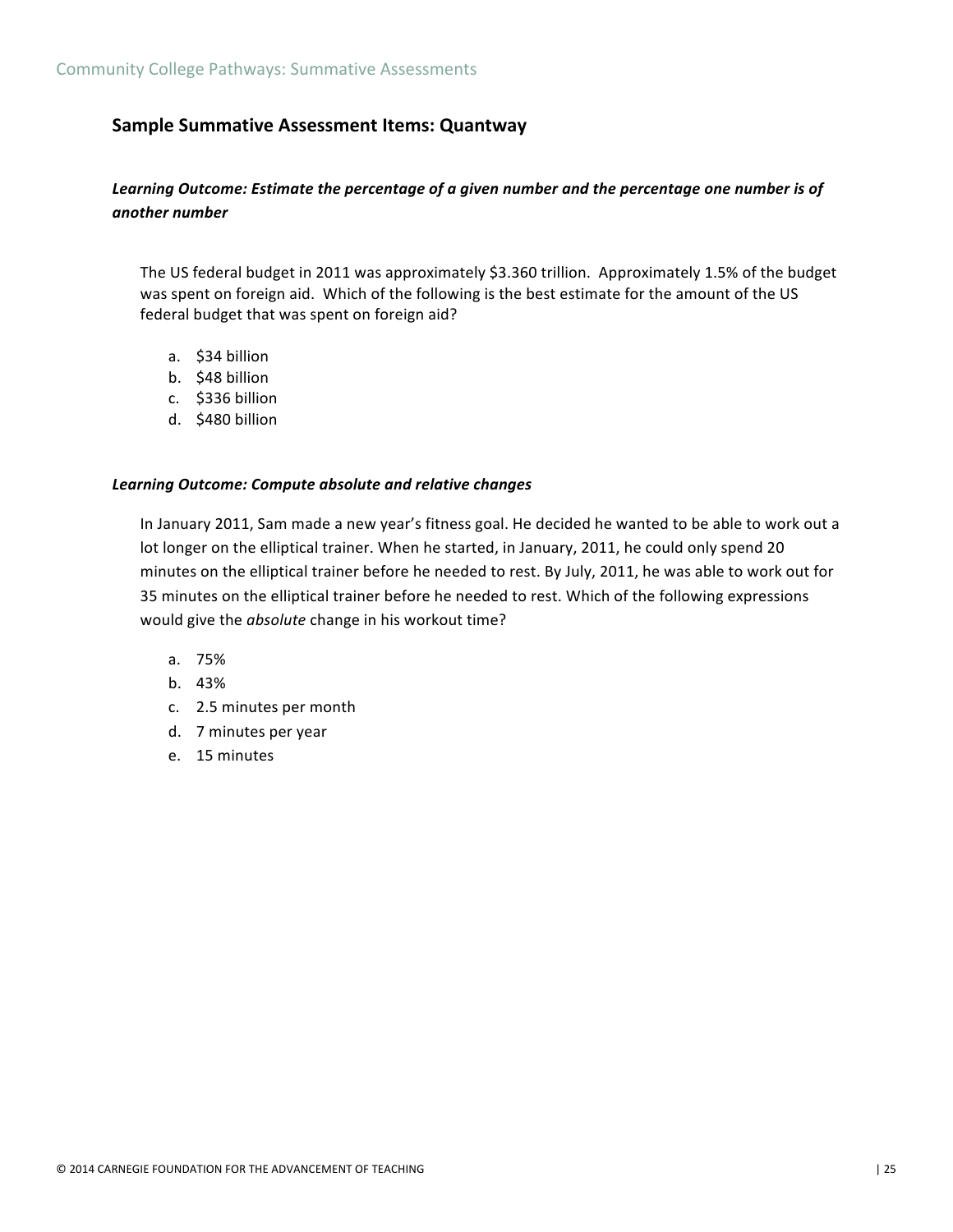#### Learning Outcome: Read and use information presented in a two-way table

Suppose 3200 women received a mammogram to test for breast cancer. The mammogram provides test result information about whether the women do or do not have breast cancer. The table below summarizes the mammogram results. The table shows how often the mammogram correctly detected the presence of breast cancer in the 3200 women.

|                      | Women with           | Healthy Women (no | Total |  |
|----------------------|----------------------|-------------------|-------|--|
|                      | <b>Breast Cancer</b> | Breast Cancer)    |       |  |
| Positive test result | 11                   |                   | 16    |  |
| Negative test result | 17                   | 3167              | 3184  |  |
| Total                | 28                   | 3172              | 3200  |  |

If a woman gets a positive mammogram test result, what is the chance she has breast cancer?

- a. 0.3%
- b. 31%
- c. 40%
- d. 57%
- e. 69%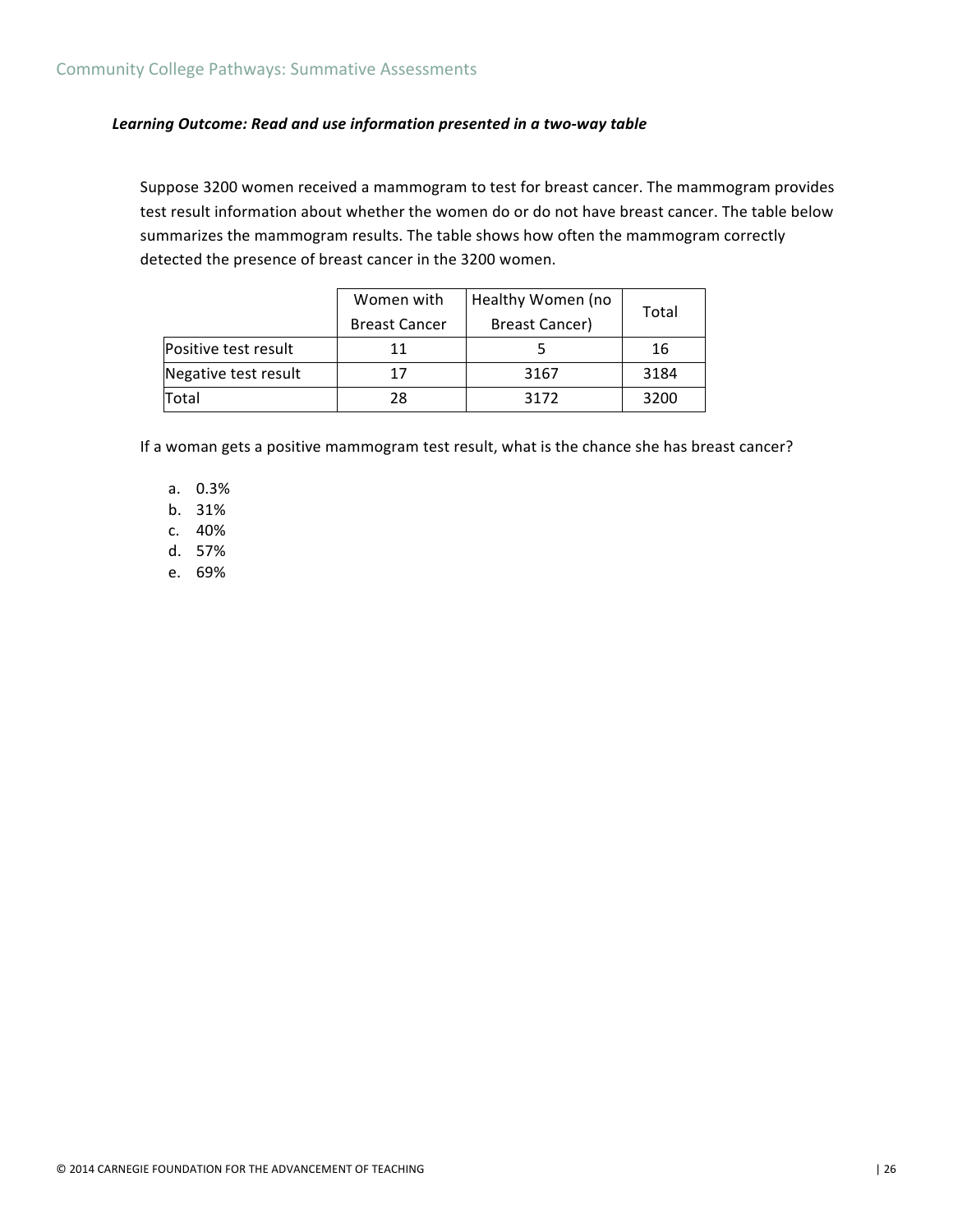#### Learning Outcome: Understand and use graphical displays: know that the reference value must be *known to fully understand a pie graph*

The following two pie graphs display graduation rates for 2012 for two different high schools. At Kenwood High, there were 1397 seniors that year, and at Fremont High, there were 643 seniors that year. 



Which of the following statements is true about the students who graduated from the two high schools?

- a. Kenwood High had more graduates, but a lower percentage of students graduated.
- b. Kenwood High had more graduates, and a higher percentage of students graduated.
- c. Fremont High had more graduates, but a lower percentage of students graduated.
- d. Fremont High had more graduates, and a higher percentage of students graduated.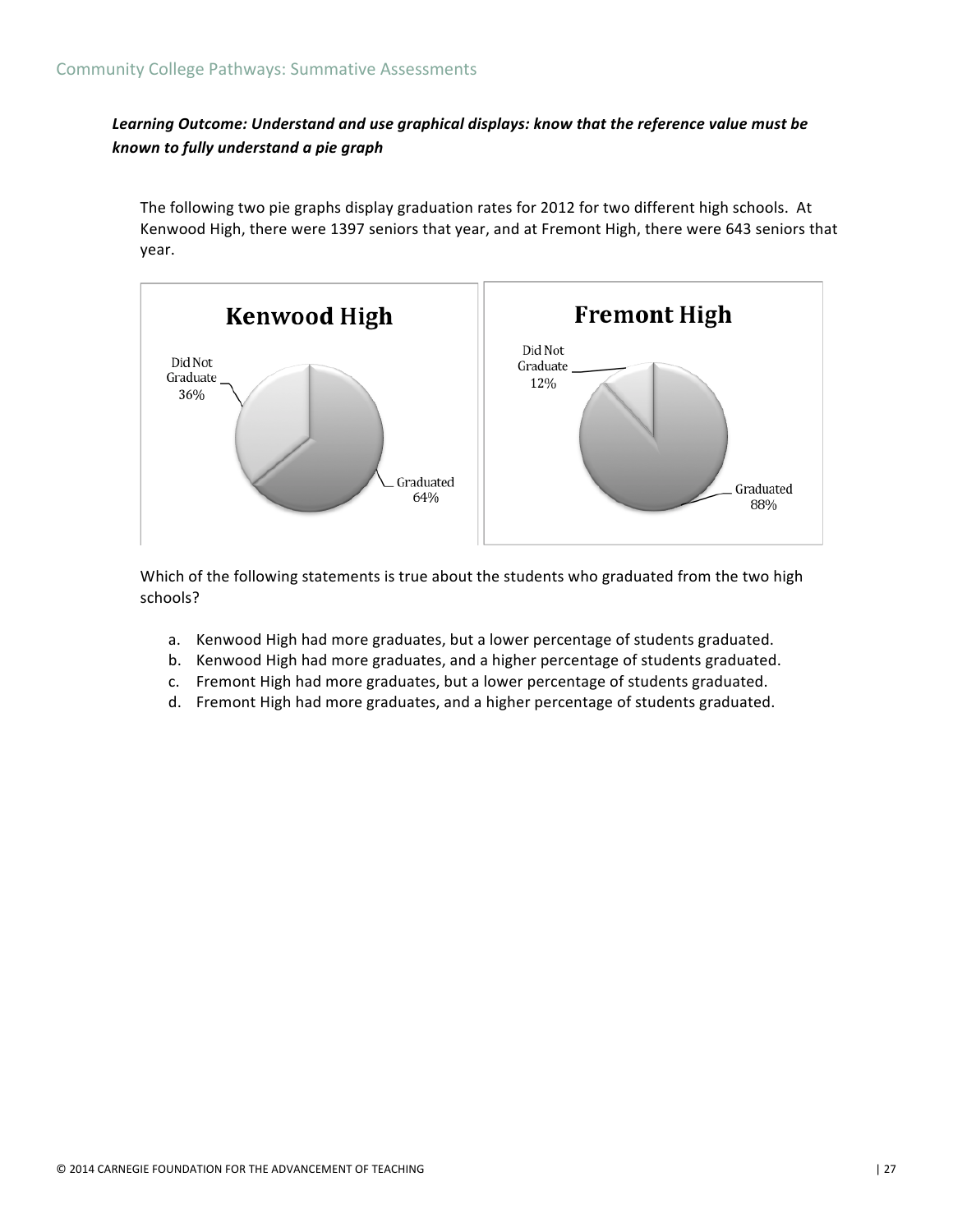#### Learning Outcome: Use the compound interest formula for different compounding periods

Chin has put \$5000 into a Certificate of Deposit (CD) that earns a 1.8% Annual Percentage Rate (APR) compounded quarterly. The equation for the amount the CD is worth is:

$$
A = P(1 + \frac{r}{n})^{n*t}
$$

where:

 $A =$  amount the CD is worth

 $P =$  principal (initial amount invested)

*r* = Annual Percentage Rate (as a decimal)

 $t =$  time in years

 $n =$  the number of compounding periods in a year

How much money will Chin have at the end of 5 years?

- a. \$5,045
- b. \$5,470
- c. \$12,059
- d. \$25,453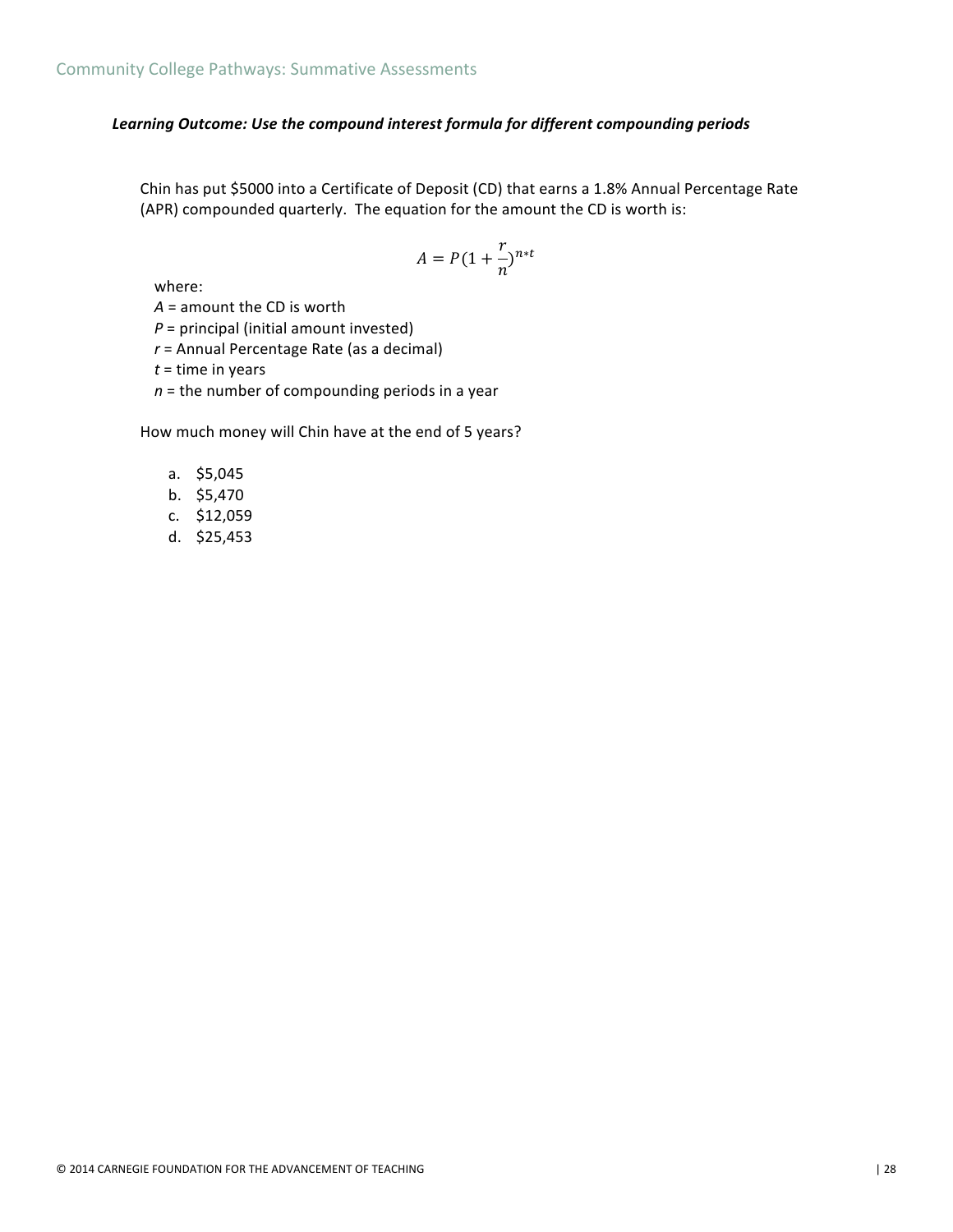#### **APPENDIX B**

#### **Statway Modules (titles)**

- Module 1: Types of Statistical Studies and Producing Data
- Module 2: Summarizing Data Graphically and Numerically
- Module 3: Examining Relationships: Quantitative Data
- Module 4: Non-Linear Models
- Module 5: Relationships in Categorical Data with Intro to Probability
- Module 6: Probability and Probability Distributions
- Module 7: Linking Probability to Statistical Inference
- Module 8: Inference for One Proportion
- Module 9: Inference for Two Proportions
- Module 10: Inference for Means
- Module 11: Chi-Square Tests
- Module 12: Mathematical Models

#### **Quantway 1 Modules** (main topics)

- Module 1: Large numbers, estimation and calculation, percentages and ratios
- Module 2: Using ratios, percentages, graphical displays, measures of central tendency
- Module 3: Making conversions, geometric reasoning, formulas and algebraic expressions, creating and solving equations
- Module 4: Linear and exponential models

#### **Quantway 2 Modules** (main topics)

Module 5: Large numbers, estimation and calculation, percentage and ratio, graphical displays (in depth) Module 6: Probability and measures of central tendency (in depth) Module 7: Linear and exponential models (in depth) Module 8: Other types of modeling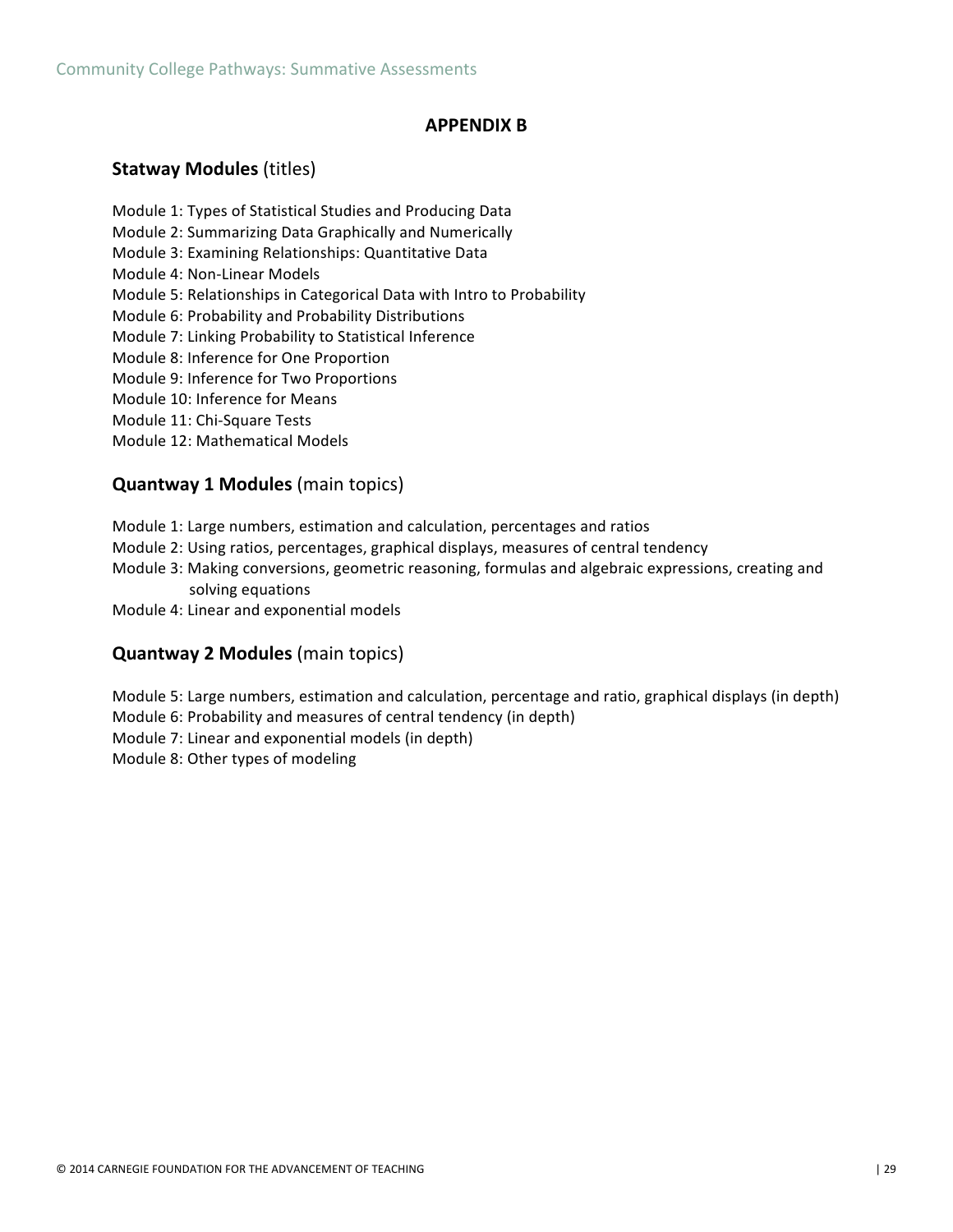#### **APPENDIX C**

#### Table 6

*Compares the Statway students' and comparison sample's percent of correct responses across items on each module on the Mid-Pathways summative assessments.*

|          | # of           | <b>Fall 2011</b>     |       |                         |        | Pathways                             | # of                            | Spring 2012          |    |                         |        | Pathways                             |
|----------|----------------|----------------------|-------|-------------------------|--------|--------------------------------------|---------------------------------|----------------------|----|-------------------------|--------|--------------------------------------|
|          | Items $\theta$ | Statway <sup>b</sup> | $N^c$ | Comparison <sup>b</sup> | N      | Difference <sup><math>d</math></sup> | Items <sup><math>a</math></sup> | Statway <sup>b</sup> | N  | Comparison <sup>b</sup> | N      | Difference <sup><math>d</math></sup> |
| Module 1 |                | 58.3                 | 829   | 59.8                    | $214+$ | $-1.5$                               |                                 | 60.3                 | 68 | 59.8                    | $214+$ | $+0.5$                               |
| Module 2 | 9              | 66.0                 | 829   | 60.7                    | $214+$ | $+5.3$                               | 9                               | 68.6                 | 68 | 60.7                    | $214+$ | $+8.0$                               |
| Module 3 | 12             | 61.4                 | 829   | 54.3                    | $214+$ | $+7.1$                               | 12                              | 62.5                 | 68 | 54.3                    | $214+$ | $+8.2$                               |
| Module 4 |                | 51.8                 | 654   | 50.0                    | $214+$ | $+1.8$                               |                                 | 58.2                 | 68 | 50.0                    | $214+$ | $+8.2$                               |
| Module 5 |                | 68.5                 | 623   | 50.5                    | $214+$ | $+18.0$                              |                                 | 69.9                 | 68 | 50.5                    | $214+$ | $+19.4$                              |
| Module 6 |                | 63.8                 | 465   | 57.7                    | $214+$ | $+6.1$                               |                                 | 64.9                 | 68 | 57.7                    | $214+$ | $+7.2$                               |

<sup>a</sup> Items that were improved during the last faculty review are not included to enable exact comparison.

*<sup>b</sup>* Percentages. 

<sup>c</sup> The N varies since faculty were allowed to exclude items that targeted materials they did not cover and students occasionally

skipped items.

 $^d$  Percentage points.

|          | $#$ of             |                      | <b>Fall 2012</b> |                 |        | Pathways                             | # of               | Spring 2013          |       |                |        | Pathways                             |
|----------|--------------------|----------------------|------------------|-----------------|--------|--------------------------------------|--------------------|----------------------|-------|----------------|--------|--------------------------------------|
|          | Items <sup>a</sup> | Statway <sup>b</sup> | $N^c$            | Comparison $^b$ | N      | Difference <sup><math>d</math></sup> | Items <sup>a</sup> | Statway <sup>b</sup> | $N^c$ | Comparison $b$ | N      | Difference <sup><math>d</math></sup> |
| Module 1 | q                  | 58.9                 | 686              | 60.2            | $214+$ | $-1.2$                               | 9                  | 59.0                 | 358   | 60.2           | $214+$ | $-1.1$                               |
| Module 2 |                    | 56.9                 | 686              | 51.5            | $214+$ | $+5.4$                               |                    | 57.2                 | 358   | 51.5           | $214+$ | $+5.7$                               |
| Module 3 |                    | 69.3                 | 686              | 63.9            | $214+$ | $+5.4$                               |                    | 68.1                 | 358   | 63.9           | $214+$ | $+4.2$                               |
| Module 4 |                    | 75.8                 | 686              | 70.3            | $214+$ | $+5.5$                               |                    | 75.5                 | 358   | 70.3           | $214+$ | $+5.2$                               |
| Module 5 |                    | 30.6                 | 565              | 31.5            | $214+$ | $-0.9$                               |                    | 52.8                 | 358   | 31.5           | $214+$ | $+21.3$                              |
| Module 6 | h                  | 59.5                 | 404              | 54.2            | $214+$ | $+5.4$                               | b                  | 60.4                 | 315   | 54.2           | $214+$ | $+6.2$                               |

<sup>a</sup> Items that were improved during the last faculty review are not included to enable exact comparison.

*<sup>b</sup>* Percentages. 

<sup>c</sup> The N varies since faculty were allowed to exclude items that targeted materials they did not cover and students occasionally

skipped items.

 $^d$  Percentage points.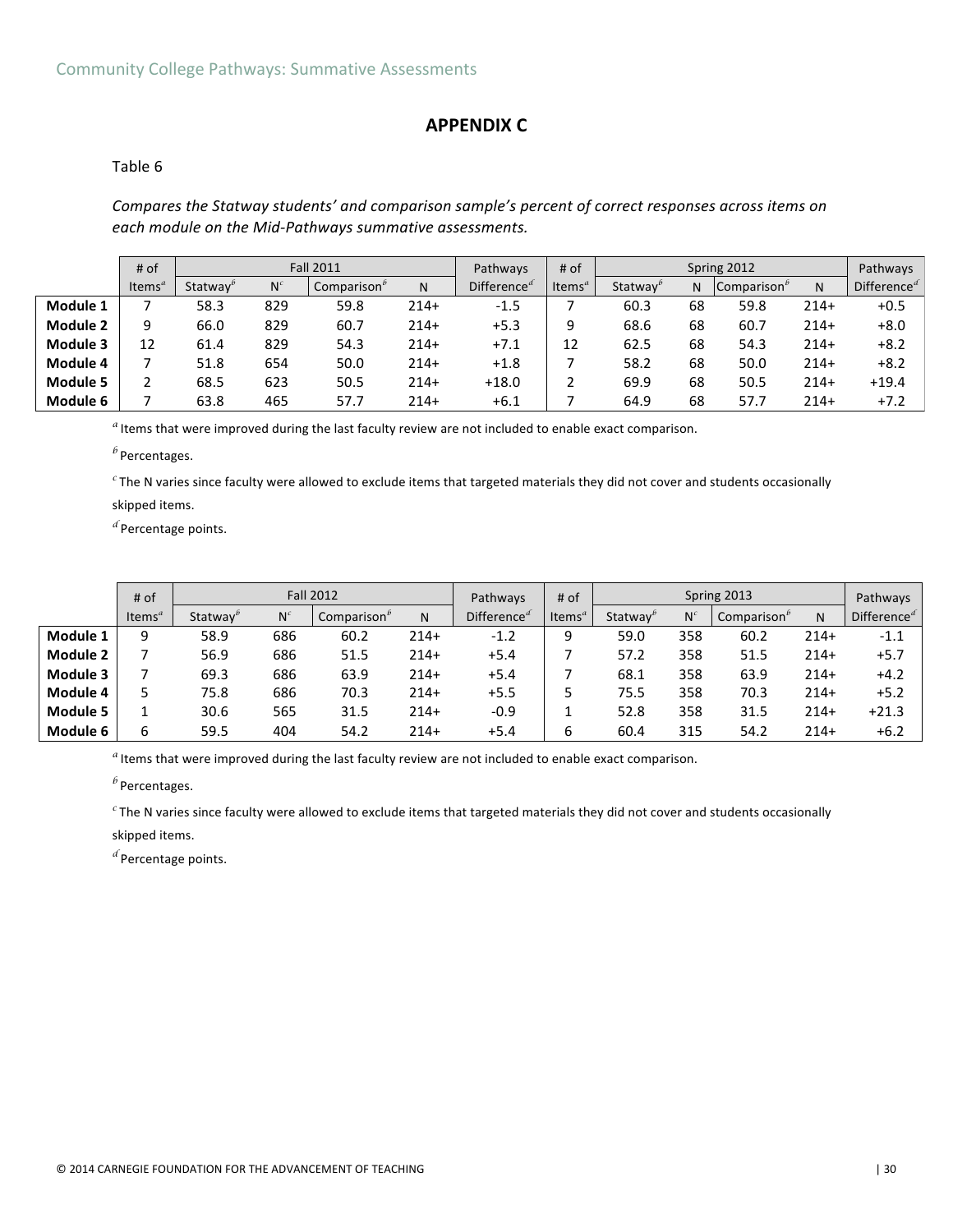#### Table 7

*Compares the Statway students' and comparison sample's percent of correct responses across items on* each module on the End-of-Pathways summative assessments.

|           | # of       | Spring 2012                                      |         |                 |        | Pathways                 | # of                            |                          |     | Spring 2013     |        | Pathways       |
|-----------|------------|--------------------------------------------------|---------|-----------------|--------|--------------------------|---------------------------------|--------------------------|-----|-----------------|--------|----------------|
|           | Items $^a$ | Statway <sup><math>\frac{\theta}{2}</math></sup> | $N^{c}$ | Comparison $^b$ | N      | Difference $^d$          | Items <sup><math>a</math></sup> | Statway $\frac{b}{2}$    | N   | Comparison $^b$ | N      | Difference $d$ |
| Module 1  | 0          |                                                  |         |                 |        | $\overline{\phantom{a}}$ |                                 | 53.4                     | 671 | 48.3            | $500+$ | $+5.1$         |
| Module 2  | 1          | 73.6                                             | 454     | 60.8            | $500+$ | $+12.8$                  | $\overline{2}$                  | 62.7                     | 671 | 56.3            | $500+$ | $+6.4$         |
| Module 3  | 1          | 48.2                                             | 444     | 44.2            | $500+$ | $+4.0$                   | 2                               | 77.0                     | 671 | 65.8            | $500+$ | $+11.2$        |
| Module 4  | 2          | 72.4                                             | 463     | 53.3            | $500+$ | $+19.2$                  | $\overline{2}$                  | 69.4                     | 671 | 65.7            | $500+$ | $+3.7$         |
| Module 5  | 1          | 61.4                                             | 425     | 47.3            | $500+$ | $+14.1$                  | 0                               | $\overline{\phantom{a}}$ | 671 |                 | $500+$ |                |
| Module 6  | 3          | 58.8                                             | 522     | 46.3            | $500+$ | $+12.5$                  | 3                               | 66.1                     | 671 | 46.0            | $500+$ | $+20.1$        |
| Module 7  | 1          | 52.3                                             | 555     | 16.8            | $500+$ | $+35.5$                  | 2                               | 61.5                     | 671 | 22.0            | $500+$ | $+25.5$        |
| Module 8  | 9          | 57.7                                             | 565     | 37.2            | $500+$ | $+20.5$                  | 8                               | 69.6                     | 671 | 45.7            | $500+$ | $+23.9$        |
| Module 9  | 1          | 57.3                                             | 440     | 16.8            | $500+$ | $+40.5$                  | $\overline{2}$                  | 68.0                     | 671 | 30.0            | $500+$ | $+38.0$        |
| Module 10 | 6          | 58.0                                             | 450     | 34.3            | $500+$ | $+23.7$                  | 6                               | 44.8                     | 671 | 32.3            | $500+$ | $+12.6$        |
| Module 11 | 3          | 55.3                                             | 218     | 33.7            | $500+$ | $+21.5$                  | $\mathbf{1}$                    | 39.9                     | 671 | 36.0            | $500+$ | $+3.9$         |
| Module 12 | 5          | 65.9                                             | 411     | 43.6            | $500+$ | $+22.3$                  | 3                               | 69.2                     | 671 | 51.9            | $500+$ | $+17.3$        |

<sup>a</sup> Items that were improved during the last faculty review are not included to enable exact comparison.

*<sup>b</sup>* Percentages. 

<sup>c</sup> The N varies since faculty were allowed to exclude items that targeted materials they did not cover and students occasionally skipped items.

 $^d$  Percentage points.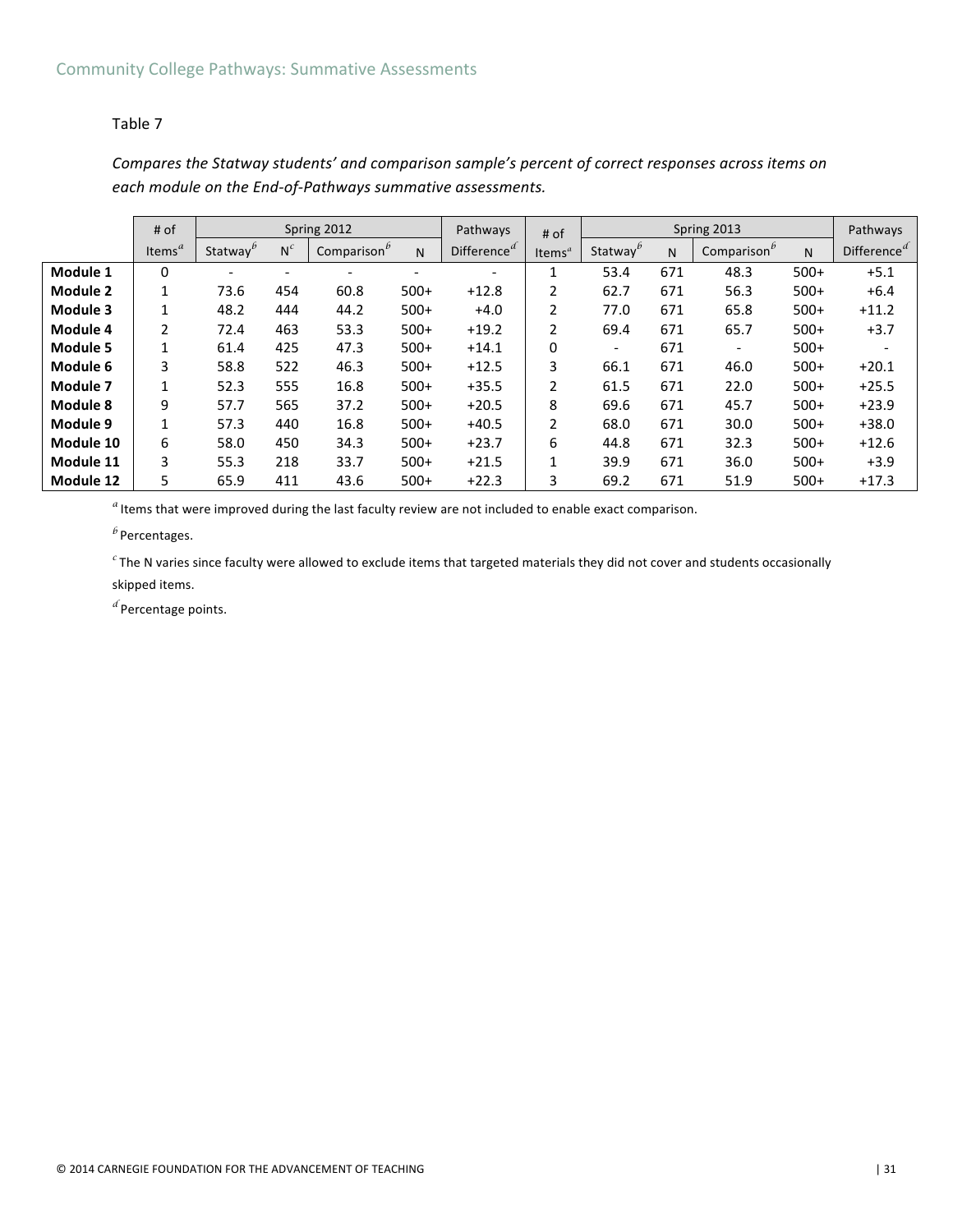#### Community College Pathways: Summative Assessments

#### Table 8

*Compares the Quantway 1 students' and comparison sample's percent of correct responses across items on each module on the summative assessments.*

|          | # of  |           | Spring 2012  |                         |        | Pathways        | <b>Fall 2012</b><br>$#$ of |           |     |                         | Pathways |             |
|----------|-------|-----------|--------------|-------------------------|--------|-----------------|----------------------------|-----------|-----|-------------------------|----------|-------------|
|          | Items | Quantway' | $N^{\prime}$ | Comparison <sup>b</sup> | N      | Difference $^d$ | Items <sup>a</sup>         | Quantway' | N   | Comparison <sup>4</sup> | N        | Difference' |
| Module 1 | 12    | 70.7      | 372          | 60.4                    | $500+$ | $+10.3$         | 11                         | 65.5      | 469 | 61.8                    | $500+$   | $+3.7$      |
| Module 2 |       | 62.3      | 372          | 46.8                    | $500+$ | $+15.6$         |                            | 54.8      | 469 | 47.2                    | $500+$   | $+7.6$      |
| Module 3 |       | 62.8      | 358          | 39.0                    | $500+$ | $+23.8$         |                            | 62.6      | 469 | 43.2                    | $500+$   | $+19.4$     |
| Module 4 | 14    | 64.1      | 372          | 46.3                    | $500+$ | $+17.8$         | 14                         | 67.3      | 469 | 46.9                    | $500+$   | $+20.4$     |

<sup>a</sup> Items that were improved during the last faculty review are not included to enable exact comparison.

*<sup>b</sup>* Percentages. 

<sup>c</sup> The N varies since faculty were allowed to exclude items that targeted materials they did not cover and students occasionally skipped items.

 $^d$  Percentage points.

|                 | # of                            |                                         |     | Spring 2013            |        | Pathways       |
|-----------------|---------------------------------|-----------------------------------------|-----|------------------------|--------|----------------|
|                 | Items <sup><math>a</math></sup> | Quantway <sup><math>\delta</math></sup> | Ν   | Comparison $^{\theta}$ | N      | Difference $c$ |
| Module 1        | 10                              | 71.4                                    | 498 | 57.1                   | $500+$ | $+14.4$        |
| <b>Module 2</b> | 6                               | 64.6                                    | 498 | 50.4                   | $500+$ | $+14.2$        |
| Module 3        |                                 | 55.7                                    | 498 | 57.0                   | $500+$ | $-1.3$         |
| Module 4        | 14                              | 65.8                                    | 498 | 50.7                   | $500+$ | $+15.1$        |

<sup>a</sup> Items that were improved during the last faculty review are not included to enable exact comparison.

*<sup>b</sup>* Percentages.

<sup>c</sup> Percentage points.